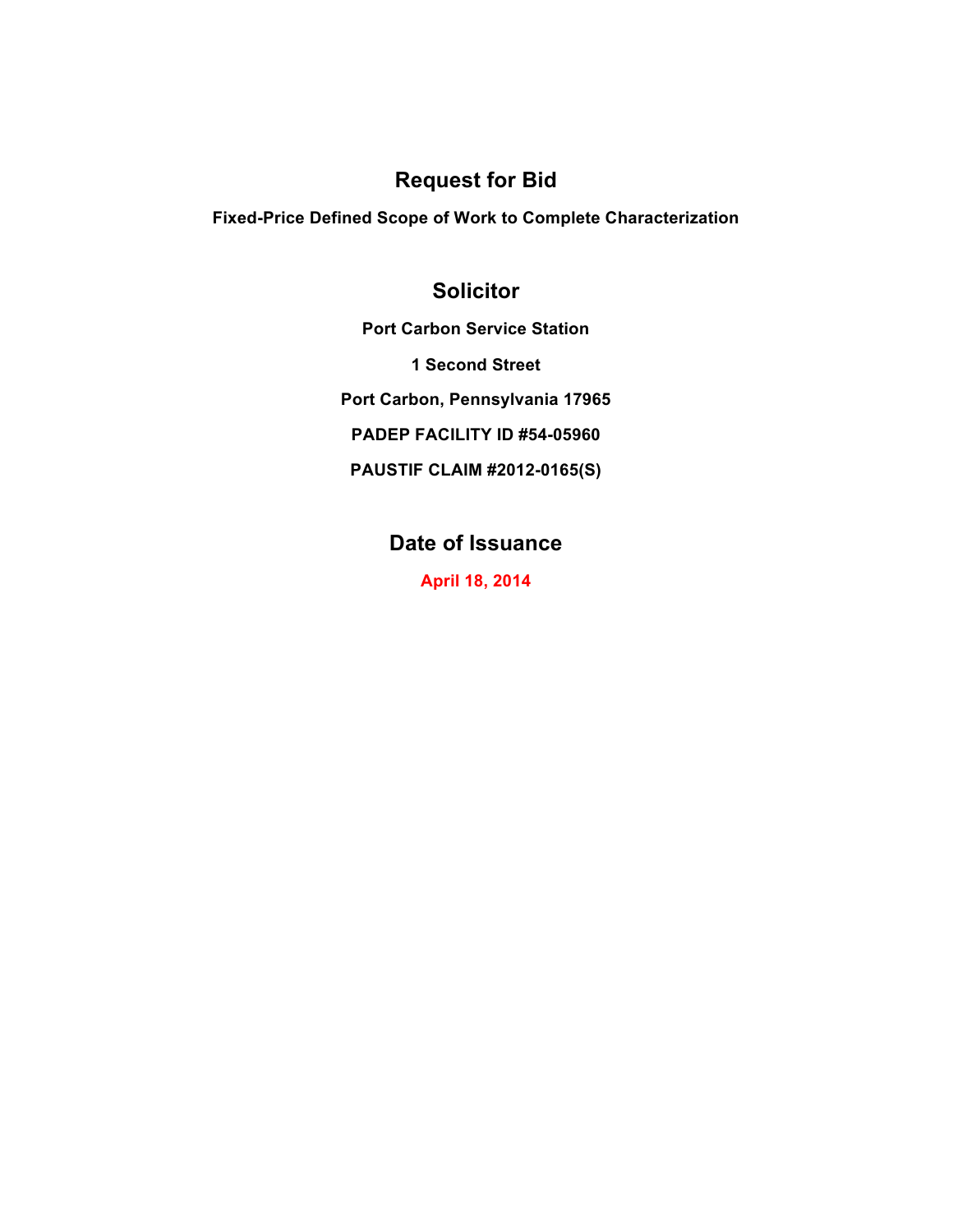# **Table of Contents**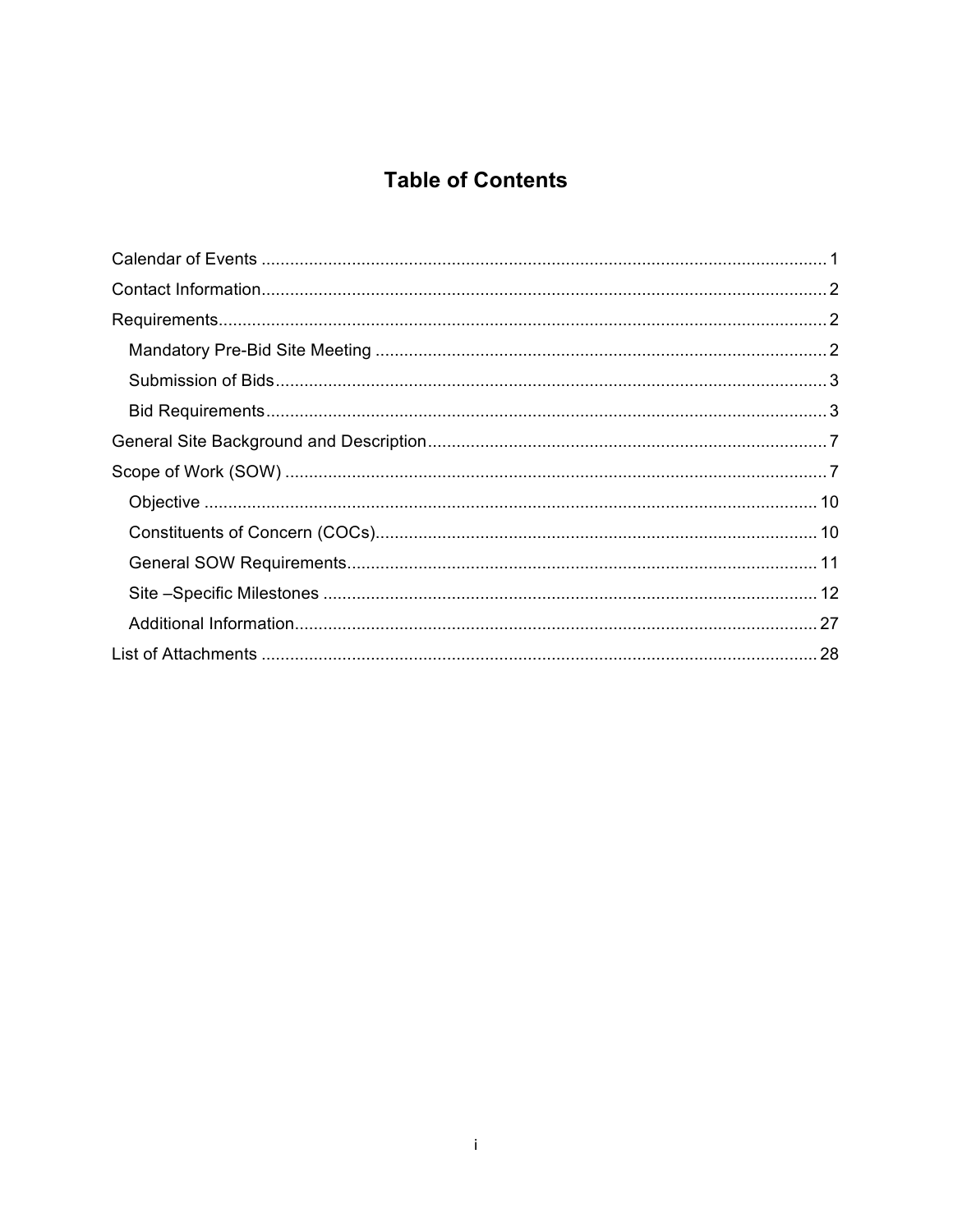The Pennsylvania Underground Storage Tank Indemnification Fund (PAUSTIF), on behalf of the claimant who hereafter is referred to as the Client or Solicitor, is providing this Request for Bid (RFB) to prepare and submit a bid to complete the Scope of Work (SOW) for the referenced site. The Solicitor is the current owner and operator of the Site. PAUSTIF has determined that the claim reported by the Solicitor is eligible for coverage from the PAUSTIF subject to the applicable statutes and regulations. Reimbursement of Solicitor-approved, reasonable and necessary costs, not to exceed the claim aggregate limit, for the corrective action work described in this RFB will be provided by PAUSTIF. Solicitor is responsible to pay any applicable deductible and/or proration.

Each bid response will be considered individually and consistent with the evaluation process described in the PAUSTIF Competitive Bidding Fact Sheet, which can be downloaded from the PAUSTIF website http://www.insurance.pa.gov.

| <b>Activity</b>                             | Date and Time          |
|---------------------------------------------|------------------------|
| Notification of Intent to Attend Site Visit | May 2, 2014 by 5 p.m.  |
| Mandatory Pre-Bid Site Visit                | May 6, 2014 at 11 a.m. |
| Deadline to Submit Questions                | May 13, 2014 by 5 p.m. |
| Bid Due Date and Time                       | May 22, 2014 by 3 p.m. |

## **Calendar of Events**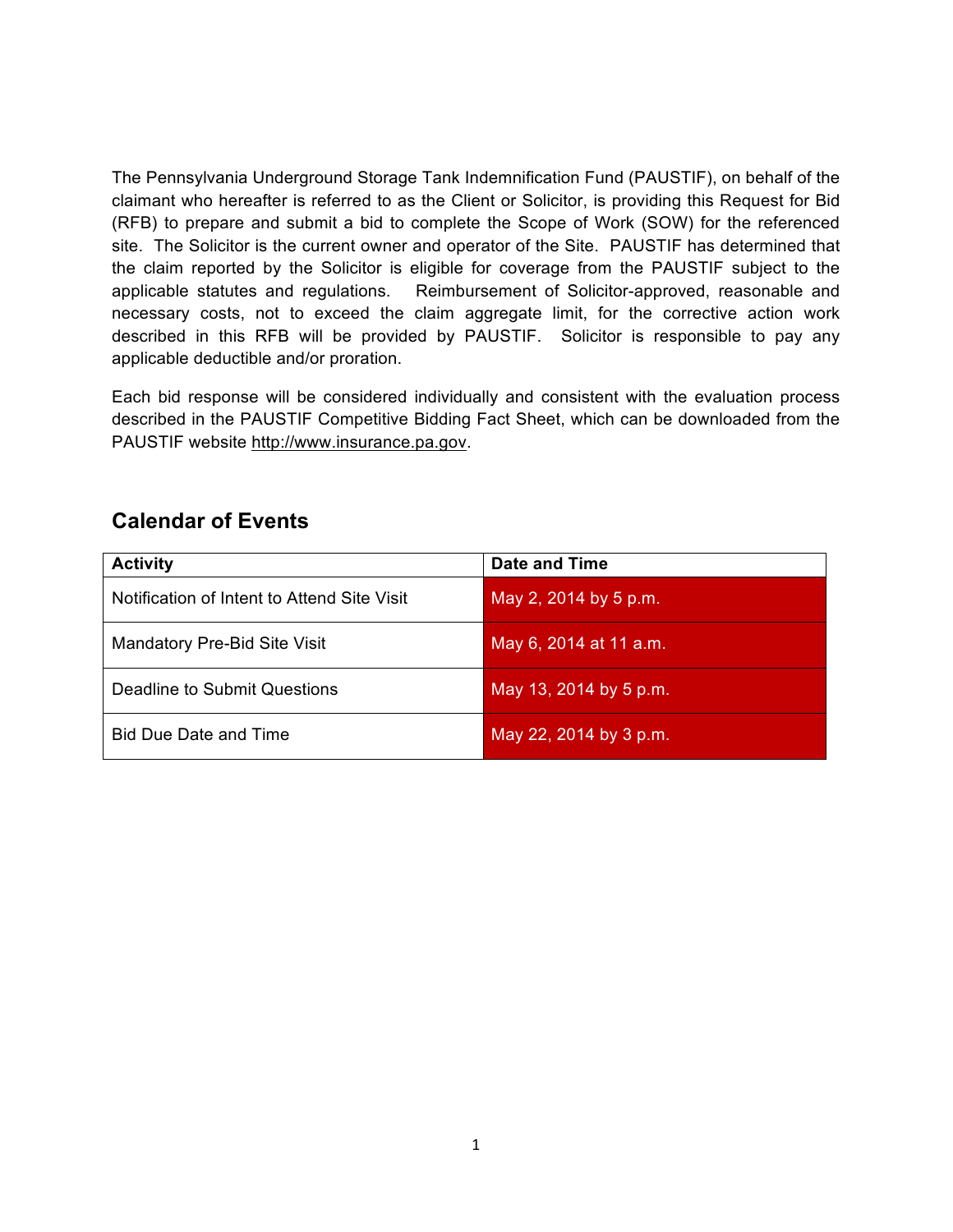## **Contact Information**

| <b>ICF International</b>                                                                                                          | <b>Solicitor</b>                                                                                  | <b>Technical Contact</b>                                                                                                                                                       |
|-----------------------------------------------------------------------------------------------------------------------------------|---------------------------------------------------------------------------------------------------|--------------------------------------------------------------------------------------------------------------------------------------------------------------------------------|
| Ms. Patricia Condran<br><b>ICF</b> International<br>4000 Vine Street<br>Middletown, PA 17057<br>Email - Patricia.Condran@icfi.com | John P. Modesto<br><b>Port Carbon Service Station</b><br>1 Second Street<br>Port Carbon, PA 17965 | Mr. Mark Bedle<br><b>B&amp;B Diversified Enterprises, Inc.</b><br>PO Box 16<br>Barto, PA 19504<br>Phone $-610-845-0640$<br>$Fax - 610 - 845 - 0650$<br>Email - mbedle@bbde.com |

All questions regarding this Request for Bid (RFB) and the subject site conditions must be directed via e-mail to the Technical Contact identified above with the understanding that all questions and answers will be provided to all bidders. The email subject line must be **"[insert site name and claim number provided on cover page] – RFB QUESTION".** Bidders must neither contact nor discuss this RFB with the Solicitor, PAUSTIF, the Pennsylvania Department of Environmental Protection (PADEP), or ICF International (ICF) unless approved by the Technical Contact. Bidders may discuss this RFB with subcontractors and vendors to the extent required for preparing the bid response.

## **Requirements**

### **Mandatory Pre-Bid Site Meeting**

The Solicitor, the Technical Contact, or their designee will hold a mandatory site visit on the date and time listed in the calendar of events. to conduct a site tour for one participant per bidding company. The Technical Contact may answer questions at the Site Meeting or may collect questions and respond via email. All questions and answers will be provided via email to all attendees. This meeting is mandatory for all bidders, no exceptions. This meeting will allow each bidding company to inspect the site and evaluate site conditions. **A notice of the bidder's intent to attend this meeting is requested to be provided to the Technical Contact via email by the date listed in the calendar of events with the subject "[insert site name and claim number provided on cover page]– SITE MEETING ATTENDANCE NOTIFICATION".** The name and contact information of the company participant should be included in the body of the e-mail. Notification of intent to attend is appreciated; however, is it not required. Attendance at the Pre-Bid Site Meeting is mandatory.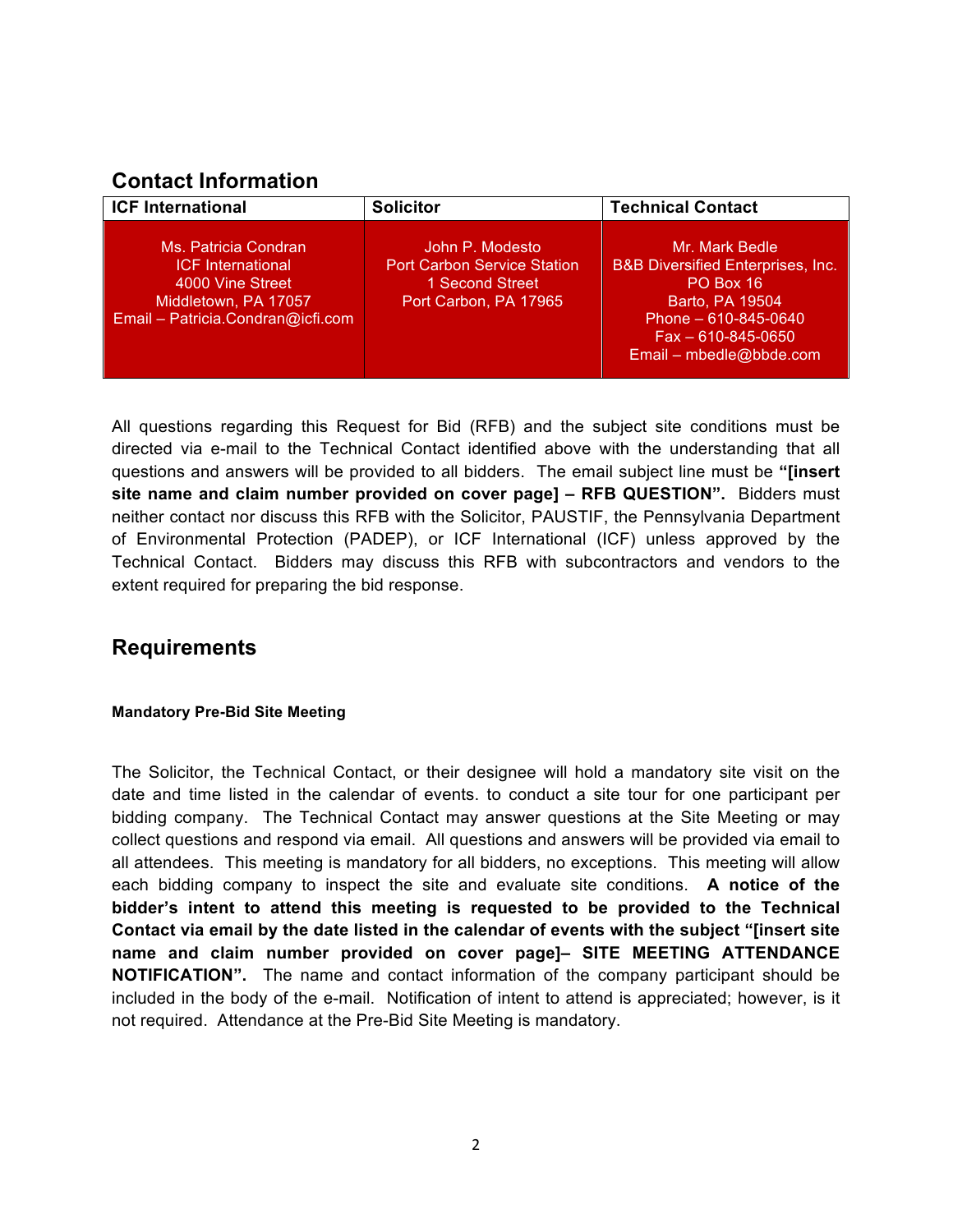#### **Submission of Bids**

To be considered for selection, **one hard copy of the signed bid package and one electronic copy (one PDF file on a compact disk (CD) included with the hard copy) must be provided directly to the PAUSTIF's third party administrator, ICF, to the attention of the Contracts Administrator.** The Contracts Administrator will be responsible for opening the bids and providing copies to the Technical Contact and the Solicitor. Bid responses will only be accepted from those companies that attended the mandatory pre-bid site meeting. **The ground address for overnight/next-day deliveries is ICF International, 4000 Vine Street, Middletown, PA 17057, Attention: Contracts Administrator. The outside of the shipping package containing the bid must be clearly marked and labeled with "Bid – Claim # [insert claim number provided on cover page]".** Please note that the use of U.S. Mail, FedEx, UPS, or other delivery method does not guarantee delivery to this address by the due date and time listed in the Calendar of Events for submission. Companies mailing bids should allow adequate delivery time to ensure timely receipt of their bid.

**The bid must be received by 3 p.m., on the due date shown in the Calendar of Events.** Bids will be opened immediately after the 3 p.m. deadline on the due date. Any bids received after this due date and time will be time-stamped and returned. If, due to inclement weather, natural disaster, or any other cause, the PAUSTIF's third party administrator, ICF's office is closed on the bid due date, the deadline for submission will automatically be extended to the next business day on which the office is open. The PAUSTIF's third party administrator, ICF, may notify all companies that attended the mandatory site meeting of an extended due date. The hour for submission of bids shall remain the same. Submitted bid responses are subject to the Pennsylvania Right-to-Know Law.

#### **Bid Requirements**

The Solicitor wishes to execute a mutually agreeable contract with the selected consultant ("Remediation Agreement"). The Remediation Agreement is included as Attachment 1 to this Request for Bid. The bidder must identify and document in their bid any modifications that they wish to propose to the Remediation Agreement language in Attachment 1 other than obvious modifications to fit this RFB (e.g., names, dates and descriptions of milestones). The number and scope of any modifications to the standard agreement language will be one of the criteria used to evaluate the bid. **Any bid that does not clearly and unambiguously state whether the bidder accepts the Remediation Agreement language in Attachment 1 "as is", or that does not provide a cross-referenced list of requested changes to this agreement, will be considered non-responsive.** This statement should be made in a Section in the bid entitled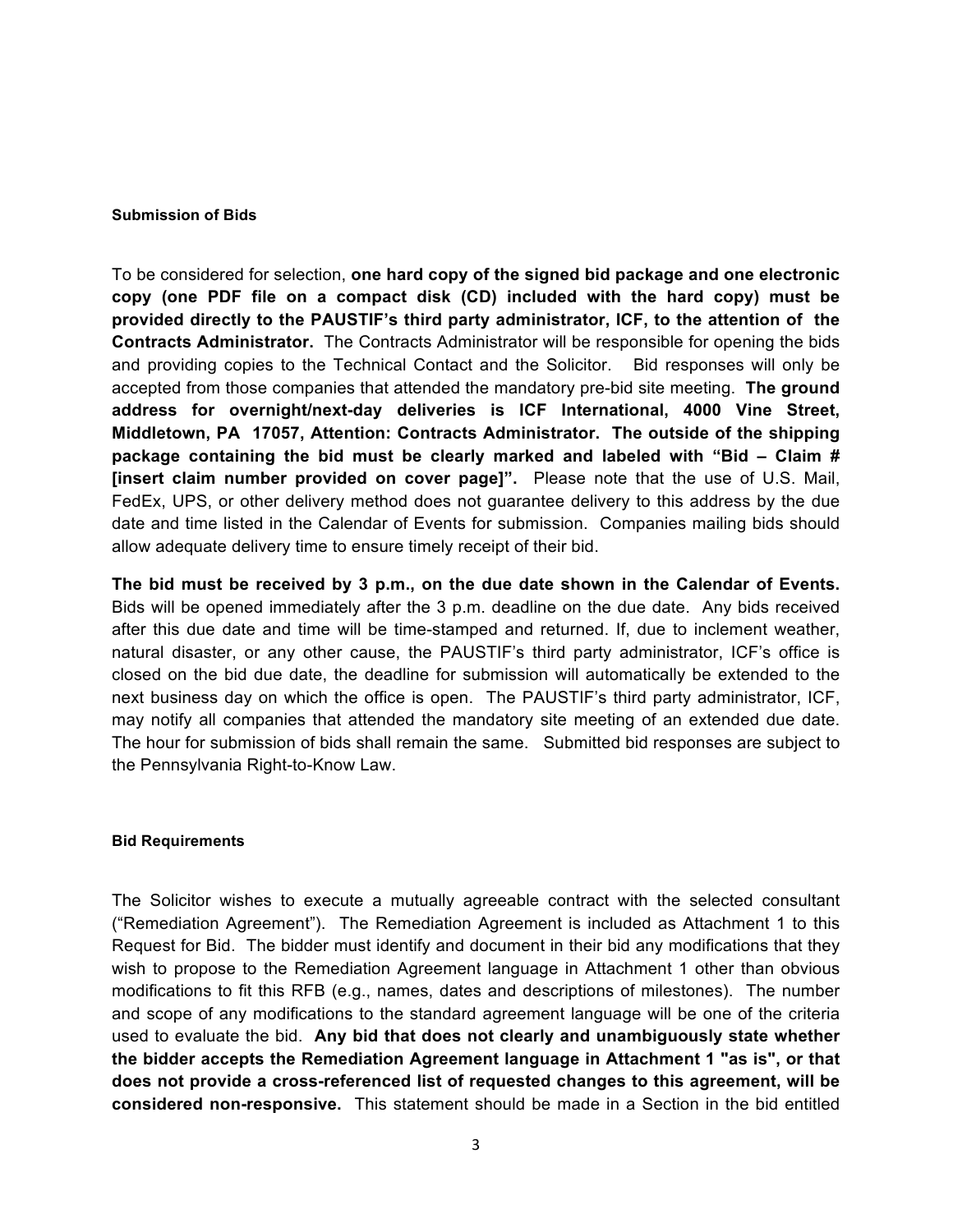"Remediation Agreement". Any proposed changes to the agreement should be specified in the bid; however, these changes will need to be reviewed and agreed upon by both the Solicitor and the PAUSTIF.

The selected consultant will be provided an electronic copy (template) of the draft Remediation Agreement in Microsoft Word format to allow agreement-specific information to be added. The selected consultant shall complete the agreement-specific portions of the draft Remediation Agreement and return the document to the Technical Contact within 10 business days from date of receipt.

The Remediation Agreement fixed costs shall be based on unit prices for labor, equipment, materials, subcontractors/vendors and other direct costs. The total cost quoted in the bid by the selected consultant will be the maximum amount to be paid by the Solicitor unless a change in scope is authorized and determined to be reasonable and necessary. There may be deviations from and modifications to this Scope of Work (SOW) during the project. The Remediation Agreement states that any significant changes to the SOW will require approval by the Solicitor, PAUSTIF, and PADEP. NOTE: Any request for PAUSTIF reimbursement of the reasonable costs to repair or replace a well will be considered on a case-by-case basis.

The bidder shall provide its bid cost using the Bid Cost Spreadsheet (included as Attachment 2) with descriptions for each task provided in the body of the bid document. Please note if costs are provided within the text of the submitted bid and there is a discrepancy between costs listed in the Bid Cost Spreadsheet and in the text, the costs listed within the Bid Cost Spreadsheet will be used in the evaluation of the bid and in the Remediation Agreement with the selected consultant. Bidders are responsible to ensure spreadsheet calculations are accurate. The technical score for bids will be based solely on those tasks represented as milestones included in the Bid Cost Spreadsheet and the total bid cost. Any optional bidder-defined tasks, milestones, or cost adders that are not requested as part of this RFB will not be considered by the Bid Evaluation Committee in the technical review and technical score for the bid.

In addition, the bidder shall provide:

- 1. The bidder's proposed unit cost rates for each expected labor category, subcontractors, other direct costs, and equipment;
- 2. The bidder's proposed markup on other direct costs and subcontractors (if any);
- 3. The bidder's estimated total cost by task consistent with the proposed SOW identifying all level-of-effort and costing assumptions; and
- 4. A unit rate schedule that will be used for any out-of-scope work on this project.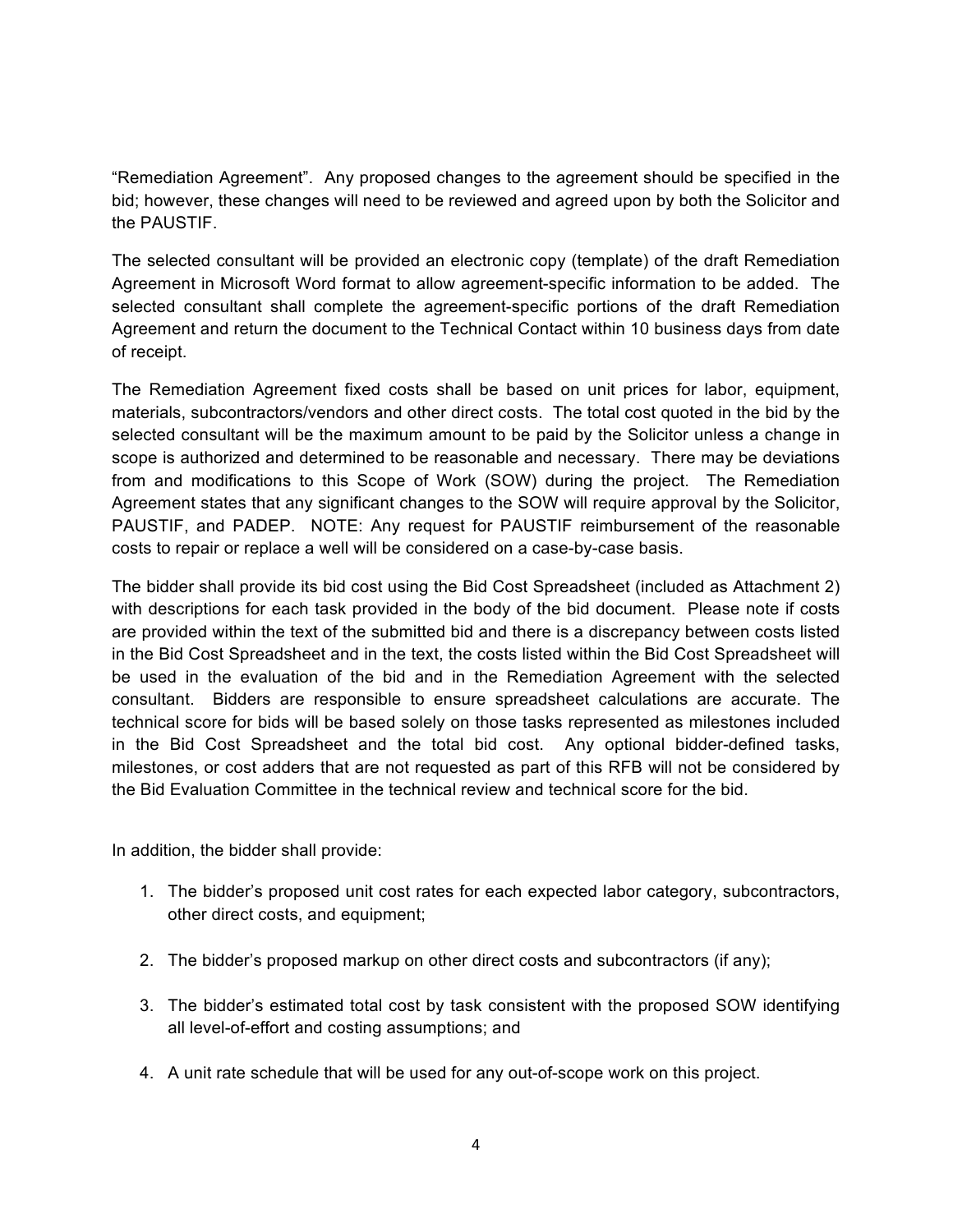Each bid will be assumed to be valid for a period of up to 120 days after receipt unless otherwise noted. The costs quoted in the Bid Cost Spreadsheet will be assumed to be valid for the duration of the Remediation Agreement.

Please note that the total fixed-price bid must include all costs, including those cost items that the bidder may regard as "variable". These variable cost items will not be handled outside of the total fixed price quoted for the SOW unless the RFB requests costing alternatives for specific items or services. Any bid that disregards this requirement will be considered nonresponsive to the bid requirements and, as a result, will be rejected and will not be evaluated.

The RFB is requesting a total fixed-price bid (unless the RFB requests costing alternatives for specific items or services). PAUSTIF will not agree to assumptions (in bids or the selected bidders executed Remediation Agreement) referencing a level of effort and/or hours. Costs provided in your bid should be developed using your professional opinion, experience, and the data provided. PAUSTIF will not reimburse costs for additional hours to complete activities included as part of the base bid/contract price.

Each bid response document must include at least the following:

- 1. Demonstration of the bidder's understanding of the site information provided in this RFB, standard industry practices, and objectives of the project.
- 2. A clear description, specific details, and original language of how the proposed work scope will be completed for each milestone. The bid should specifically discuss all tasks that will be completed under the Remediation Agreement and what is included (e.g., explain groundwater purging/sampling methods, which guidance documents will be followed, what will be completed as part of the site specific work scope/SCR/RAP implementation). Recommendations for changes/additions to the Scope of Work proposed in this RFB shall be discussed, quantified, and priced separately; however, failure to bid the SOW "as is" may result in a bid not being considered.
- 3. A copy of an insurance certificate that shows the bidder's level of insurance consistent with the requirements of the Remediation Agreement. Note: The selected consultant shall submit evidence to the Solicitor before beginning work that they have procured and will maintain Workers Compensation; commercial general and contractual liability; commercial automobile liability; and professional liability insurance commensurate with the level stated in the Remediation Agreement and for the work to be performed.
- 4. The names and brief resumes/qualifications of the proposed project team including the proposed Professional Geologist and Professional Engineer (if applicable) who will be responsible for overseeing the work and applying a professional seal to the project deliverables (including any major subcontractor(s)).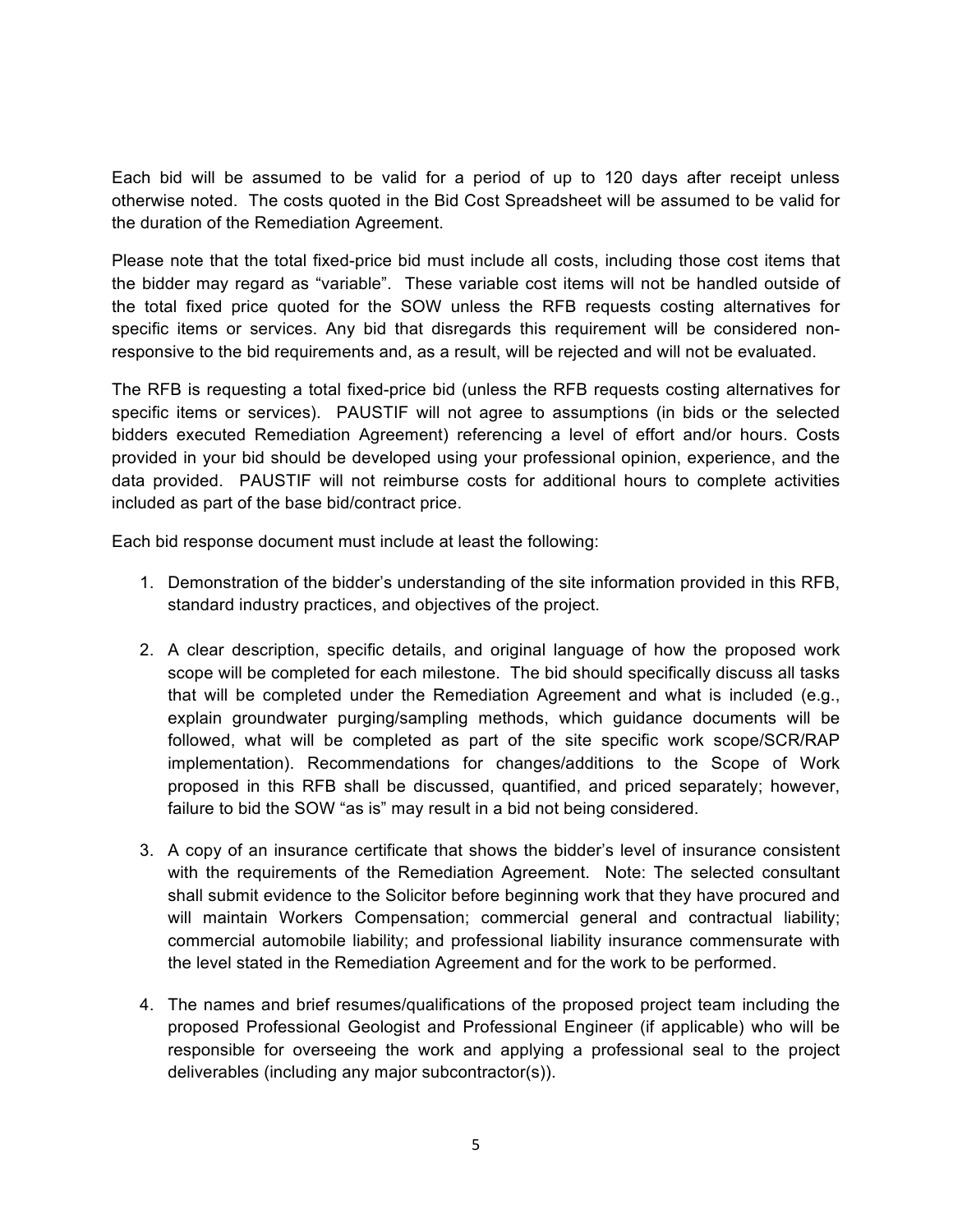- 5. Responses to the following specific questions:
	- a. Does your company employ a Pennsylvania-licensed Professional Geologist that is designated as the proposed project manager? How many years of experience does this person have?
	- b. How many Pennsylvania Chapter 245 projects is your company currently the consultant for in the PADEP Region where the site is located? Please list up to ten.
	- c. How many Pennsylvania Chapter 245 Corrective Action projects involving an approved SCR, RAP and RACR has your company and/or the Pennsylvanialicensed Professional Geologist closed (i.e., obtained Relief from Liability from the PADEP) using any standard?
	- d. Has your firm ever been a party to a terminated PAUSTIF-funded Fixed-Price (FP) or Pay-for-Performance (PFP) contract without attaining all of the Milestones? If so, please explain.
- 6. A description of subcontractor involvement by task. Identify and describe the involvement and provide actual cost quotations/bids/proposals from all significant specialized subcontracted service (e.g., drilling/well installations, laboratory, etc.). If a bidder chooses to prepare its bid without securing bids for specialty subcontract services, it does so at its own risk. Added costs resulting from bid errors, omissions, or faulty assumptions will not be considered for PAUSTIF reimbursement.
- 7. A detailed schedule of activities for completing the proposed SOW including reasonable assumptions regarding the timing and duration of Solicitor reviews (if any) needed to complete the SOW. Each bid must provide a schedule that begins with execution of the Remediation Agreement with the Solicitor and ends with completion of the final Milestone proposed in this RFB. Schedules must also indicate the approximate start and end date of each of the tasks/milestones specified in the Scope of Work, and indicate the timing of all proposed key milestone activities (i.e within 30 days of the contract being executed).
- 8. A description of how the Solicitor, ICF and the PAUSTIF will be kept informed as to project progress and developments, and how the Solicitor (or designee) will be informed of and participate in evaluating technical issues that may arise during this project.
- 9. A description of your approach to working with the PADEP. Describe how the PADEP would be involved proactively in the resolution of technical issues and how the PADEP case team will be kept informed of activities at the site.
- 10. Key exceptions, assumptions, or special conditions applicable to the proposed SOW and/or used in formulating the proposed cost estimate. Please note that referencing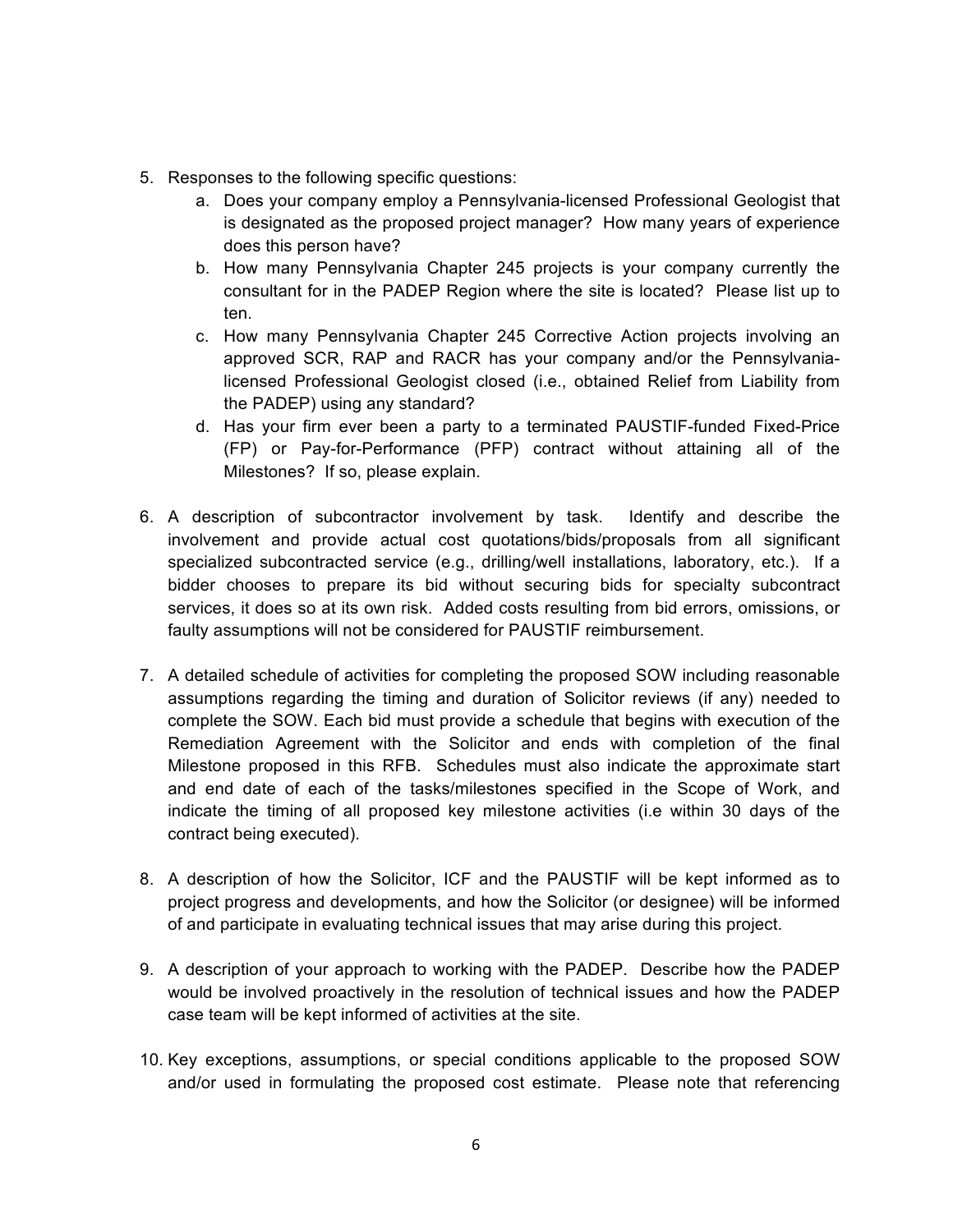extremely narrow or unreasonable assumptions, special conditions and exceptions may result in the bid response being deemed "unresponsive".

### **General Site Background and Description**

Each bidder should carefully review the existing information and documentation provided in Attachment 3. The information and documentation has not been independently verified. Bidders may wish to seek out other appropriate sources of information and documentation specific to this site. If there is any conflict between the general site background and description provided herein and the source documents within Attachment 3, the bidder should defer to the source documents.

### **Site Address**

Port Carbon Service Station 1 Second Street Port Carbon, Pennsylvania 17965 Port Carbon Borough, Schuylkill County

### **Site Location and Operation Information**

The Site is an active retail petroleum distributing facility located on Second Street between Market Street and Pike Street in Port Carbon, Pennsylvania. Currently, the Site has multiple Underground Storage Tanks (USTs) as well as dispenser islands at the Site. Based on available information, the Site's UST field holds one (1) 8,000-gallon heating oil UST, one (1) 10,000 gallon gasoline UST, and one (1) 4,000-gallon diesel UST. In addition, the Site has two (2) separate dispensing locations. The diesel and gasoline dispensers are located under a canopy near the southeast corner of the Site and the heating oil dispensers are located near the northeast corner. The surrounding properties are a mix of residential and commercial properties. Available information indicates that the Site and surrounding properties are provided with water from Schuylkill County Municipal Authority and sewer from the Greater Pottsville Area Sewer Authority. The closest surface water body is Will Creek, which is located approximately 200 feet southwest of the Site.

### **Site Background Information**

On November 9, 2012, a release occurred during the filling of the 8,000-gallon home heating oil UST. The UST was overfilled during the fuel delivery and resulted in reportedly 50 gallons of heating oil #2 being released to the surface. Available information indicates that the heating oil ran across the tank pad to the black top and then into Second Street towards a storm drain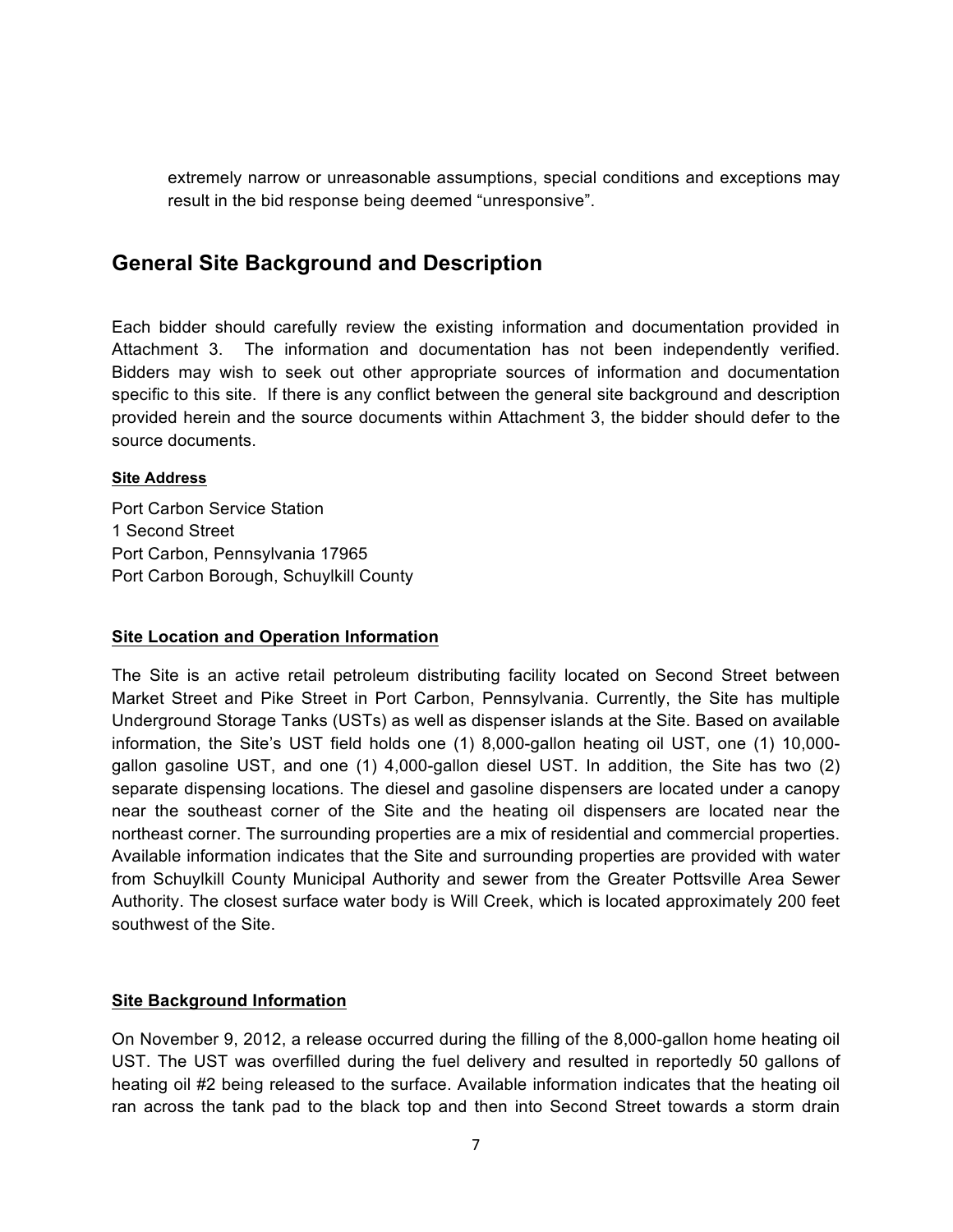present at the corner of Second Street and Pike Street. The fuel delivery company contacted an emergency response company to perform cleanup activities at the Site. An absorbent was used on impacted surfaces and in a nearby storm drain. A Notice of Reportable Release (NORR) was completed and submitted to the PADEP related to the release.

In January 2013, a total of five (5) soil borings were advanced at the Site to investigate the impact that the November 2012 release had to the surrounding soil. Available information indicates that four (4) of the soil borings (SB-1, SB-2, SB-3, and SB-5) did not exhibit any indication of impact from the recent release. During the advancement of soil boring SB-4, field screening tools and visual inspection indicated the presence of possible soil impact. Based on the potential for impact in SB-4 and at the request of the PADEP, the boring was completed as temporary well point TW-1. Both soil and groundwater samples were collected during the event and the results indicated the presence of benzene in groundwater in exceedance of the applicable PADEP statewide health standard (SHS). The reported benzene concentration in the groundwater sample collected from TW-1 was 412 ppb.

In May 2013, a total of four (4) monitoring wells (MW-1 through MW-4) were installed at the Site to depths ranging from 19.5 ftbg to 20 ftbg. During installation activities, soil samples were collected from each of the boreholes. Soil samples collected during the advancement of MW-4 indicated the presence of 1,3,5-Trimethylbenzene (135-TMB), 1,2,4-Trimethylbenzene (124- TMB), and naphthalene in exceedance of the applicable PADEP SHSs.

In June 2013, groundwater samples were collected from the four (4) newly installed monitoring wells. Results from the groundwater sampling events indicated the presence of constituents of concern in exceedance of the applicable PADEP SHSs in monitoring well MW-1.

In July 2013, a preliminary Site Characterization Report (SCR) was prepared and submitted to the PADEP for the Site.

In July 2013, a total of three (3) additional soil borings (SB-10 through SB-12) were advanced at the Site. The presence of 135-TMB, 124-TMB, and naphthalene in exceedance of the applicable PADEP SHSs was noted in sample(s) collected during the event. In addition, recovery well RW-1 was installed via geoprobe to a total depth of 16 ftbg.

In addition to the soil borings and recovery well, two (2) vapor points (VP-1 and VP-2) were installed in July 2013 to a depth of four (4) ftbg. A total of two (2) rounds of soil gas sampling were subsequently conducted during August 2013. Laboratory data from the first sampling event indicated exceedances of 124-TMB in VP-2 as well as the duplicate sample from VP-1. The results from the second event indicated no exceedances.

In August 2013, two (2) additional monitoring wells were installed at the Site. Monitoring well MW-5 was installed to a depth of 20 feet and deep well DW-1 was installed to a depth of 42 feet. Within a week of installation, the two (2) new wells were sampled. Laboratory data from the event indicated that none of the constituents of concern were present above the applicable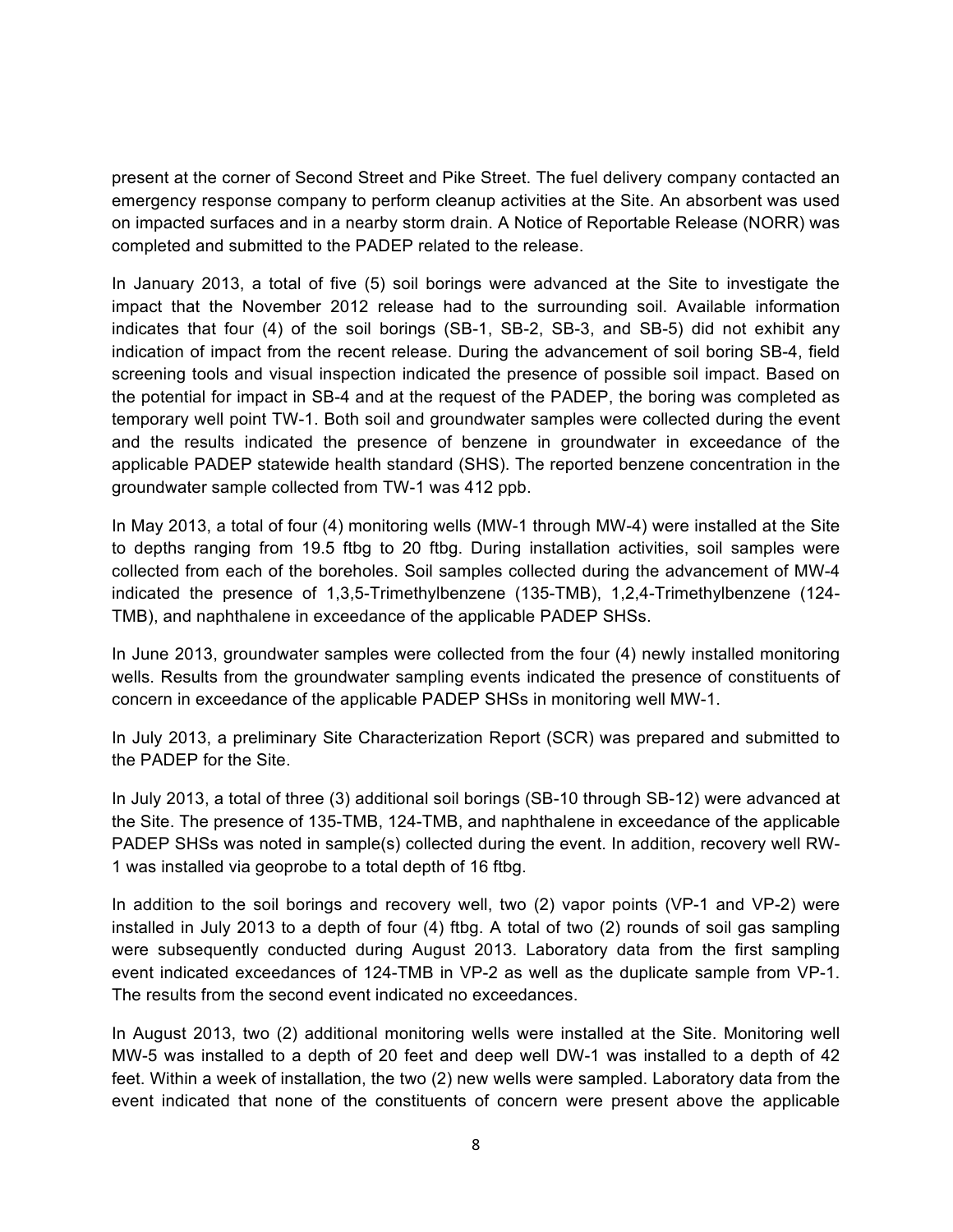PADEP standards. Also installed in August 2013 was OB-1, which was installed to 20 ftbg via Geoprobe.

In September 2013, a SCR was submitted to the PADEP for the Site. The PADEP disapproved the report in a correspondence dated November 14, 2013. The aforementioned correspondence indicated that additional characterization was need as well as some additional concerns.

In November 2013, soil borings SB-14 through SB-21 were advanced at the site. Laboratory data from soil samples collected from SB-11, SB-15, and SB-19 indicated the presence of constituents of concern above the applicable SHSs. Specifically, 124-TMB, 135-TMB, and naphthalene were detected in at least one (1) of the aforementioned soil samples in exceedance of their applicable SHSs.

In November 2013, a Remedial Action Plan (RAP) was submitted to the PADEP for the Site. The PADEP disapproved the RAP in a correspondence dated November 22, 2013 since the site has not yet been characterized. The correspondence referenced the November 14, 2013 SCR disapproval letter.

In January 2014, B&B requested some information from the previous consultant that required clarification or was not provided in either the September 2013 SCR or November 2013 RAP. The previous consultant provided soil boring logs for SB-14 through SB-21, construction logs for OB-1 and RW-1, and corrected boring logs for SB-11 and SB-12. In addition, the previous consultant clarified an error in the SCR regarding the location of TW-1. Test well TW-1 was confirmed to have been installed in SB-4.

Both B&B and ICF spoke with PADEP representatives regarding the Site in January 2014. The PADEP requested that periodic groundwater sampling continue at the Site during the bidding process. In addition, the PADEP indicated that that they would like to see some additional vapor sampling completed at the Site as soon as possible. Specifically, the PADEP requested that a vapor sampling point be installed in the area of SB-3 – near the property boundary along the water line. The location was selected by the PADEP in an effort to evaluate the vapor levels along the water line between the vapor point with an exceedance noted during previous sampling (VP-2) and the residential properties across Second Street. In addition, a second vapor point was added to the SOW along the southwest property boundary based on the soil sampling results and similar concerns in the area south of the dispenser island. As such, the previous consultant was retained to complete the groundwater sampling event, install two (2) vapor points, sample both the two (2) current vapor points and two (2) new vapor points, and report the data to the PADEP in a progress report.

On March 7, 2014, the PADEP approved a request for a SCR extension deadline of August 30, 2014.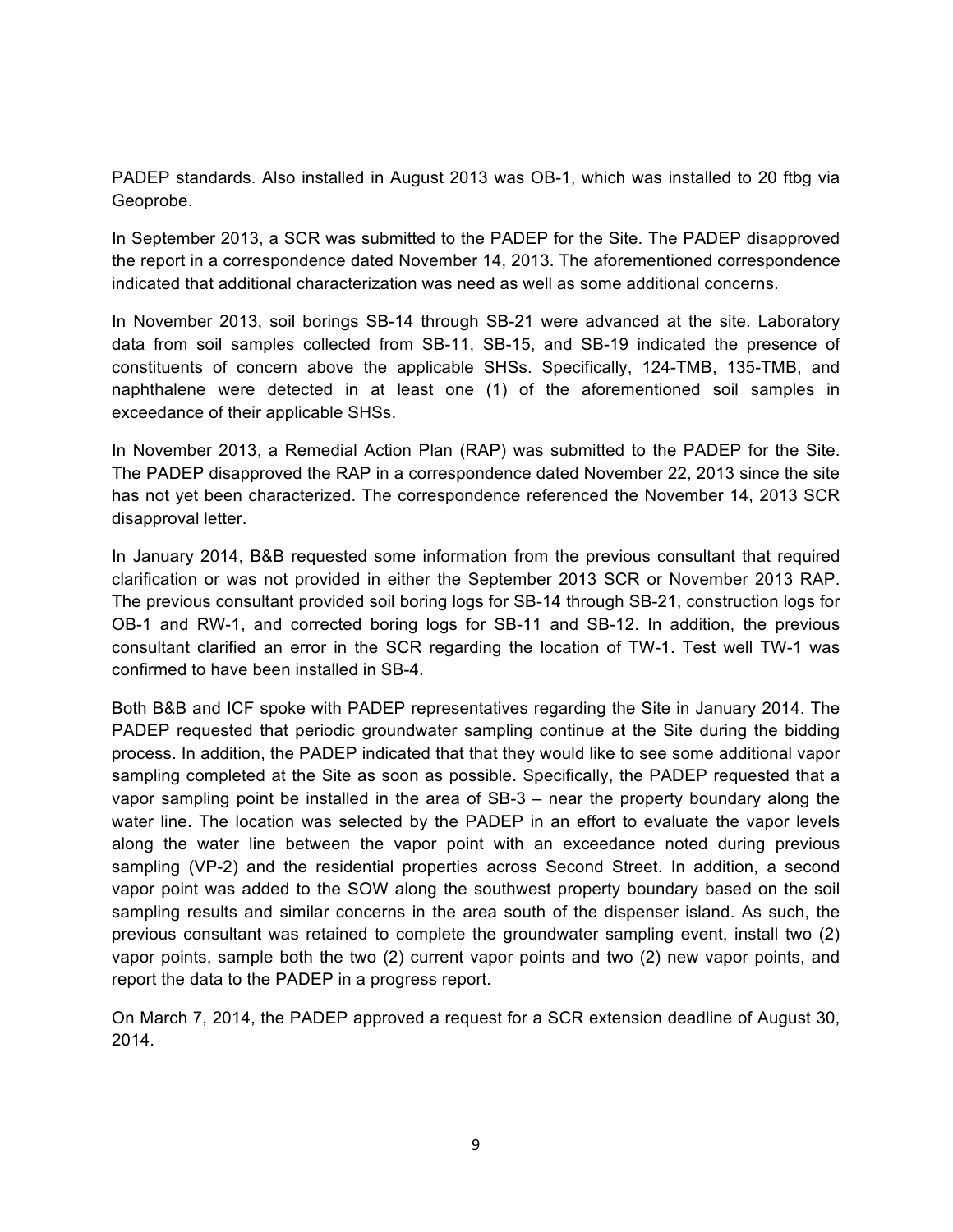## **Scope of Work (SOW)**

This RFB seeks competitive bids from qualified contractors to perform the activities in the Scope of Work (SOW) specified herein. The SOW presented in this RFB was provided to the PADEP for review and comment. A response was received from the PADEP. The PADEP responded with the following:

*"The Department finds the RFB documents acceptable; however, this acceptance is predicated on that the additional soil borings and MWs define the extent of contamination."*

### **Objective**

This RFB is seeking qualified firms to prepare and submit a fixed price proposal to complete a Defined Scope of Work. Specifically, this RFB seeks competitive bids to complete additional characterization activities, prepare an appropriate SCR, evaluate potential remedial strategies, and facilitate progress towards site closure in a timely, efficient, and cost effective manner. A petroleum release has been confirmed at the Site in both soil and groundwater.

#### **Constituents of Concern (COCs)**

The list of COCs.for this Site include the following:

- Benzene
- Toluene
- Ethylbenzene
- Xylenes
- MTBE
- Naphthalene
- Cumene
- 1,2,4-Trimethylbenzene
- 1,3,5-Trimethylbenzene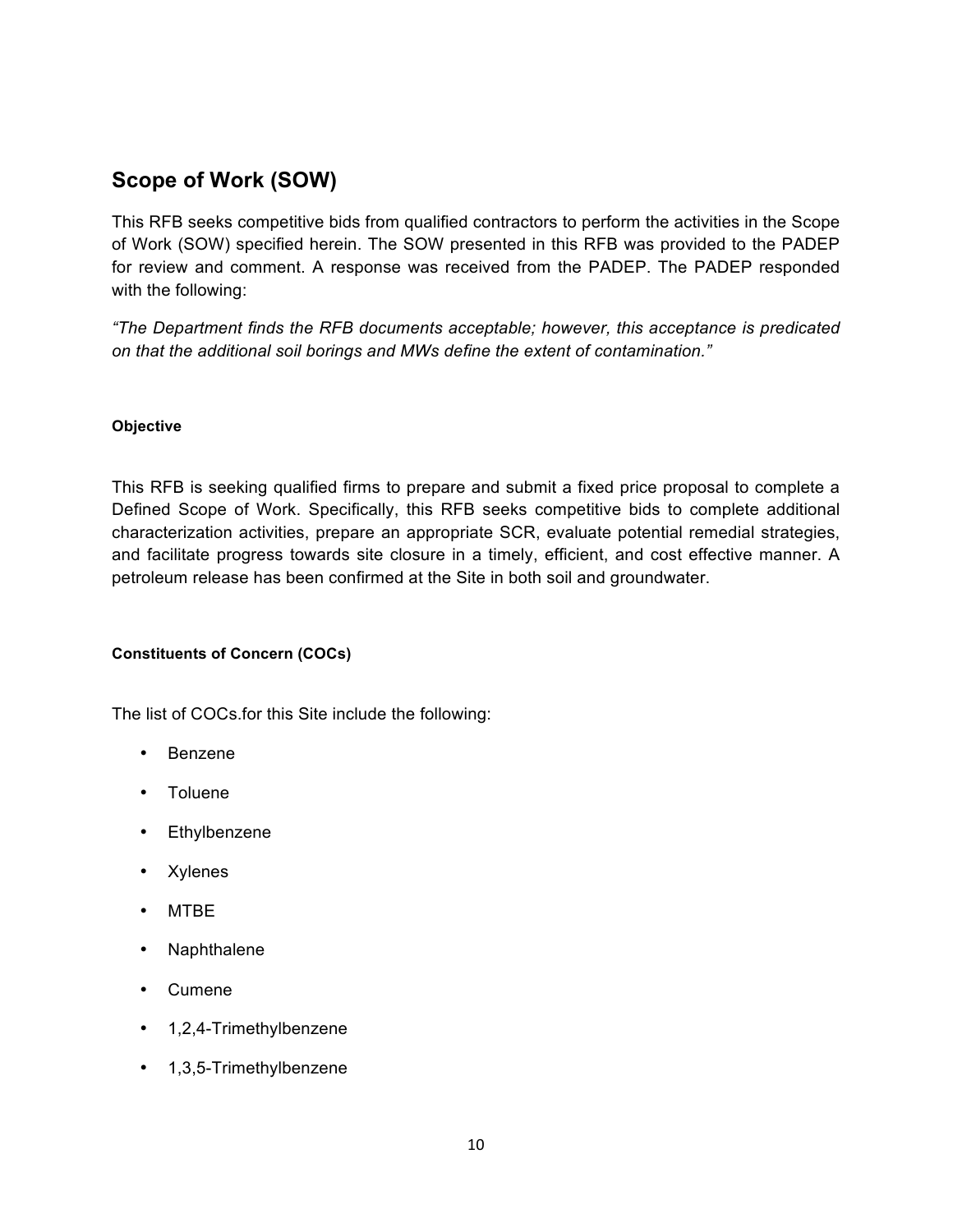### **General SOW Requirements**

The bidder's approach to completing the SOW shall be in accordance with generally accepted industry standards/practices and all applicable federal, state, and local rules, regulations, guidance, and directives. The latter include, but are not limited to, meeting the applicable requirements of the following:

- The Storage Tank and Spill Prevention Act (Act 32 of 1989, as amended),
- Pennsylvania Code, Title 25, Chapter 245 Administration of the Storage Tank Spill and Prevention Program,
- The Land Recycling and Environmental Remediation Standards Act of 1995 (Act 2), as amended),
- Pennsylvania Code, Chapter 250 Administration of Land Recycling Program, and
- Pennsylvania's Underground Utility Line Protection Law, Act 287 of 1974, as amended by Act 121 of 2008.

During completion of the milestone objectives specified below and throughout implementation of the project, the selected consultant shall: $<sup>1</sup>$ </sup>

• Conduct necessary, reasonable, and appropriate project planning and management activities until the project (i.e., Remediation Agreement) is completed. Such activities may include Solicitor communications/updates, meetings, record keeping, subcontracting, personnel and subcontractor management, quality assurance/quality control, scheduling, and other activities (e.g., utility location). Project planning and management activities will also include preparing and implementing plans for Health and Safety, Waste Management, Field Sampling/Analysis, and/or other plans that are necessary and appropriate to complete the SOW, and shall also include activities related to establishing any necessary access agreements. Project planning and management shall include identifying and taking appropriate safety precautions to not disturb site utilities; including but not limited to, contacting Pennsylvania One Call as required prior to any ground-invasive work. As appropriate, project management costs shall be included in each bidder's pricing to complete the milestones specified below.

As such, all bids shall include the costs of these activities and associated functions within the quote for applicable tasks/milestones.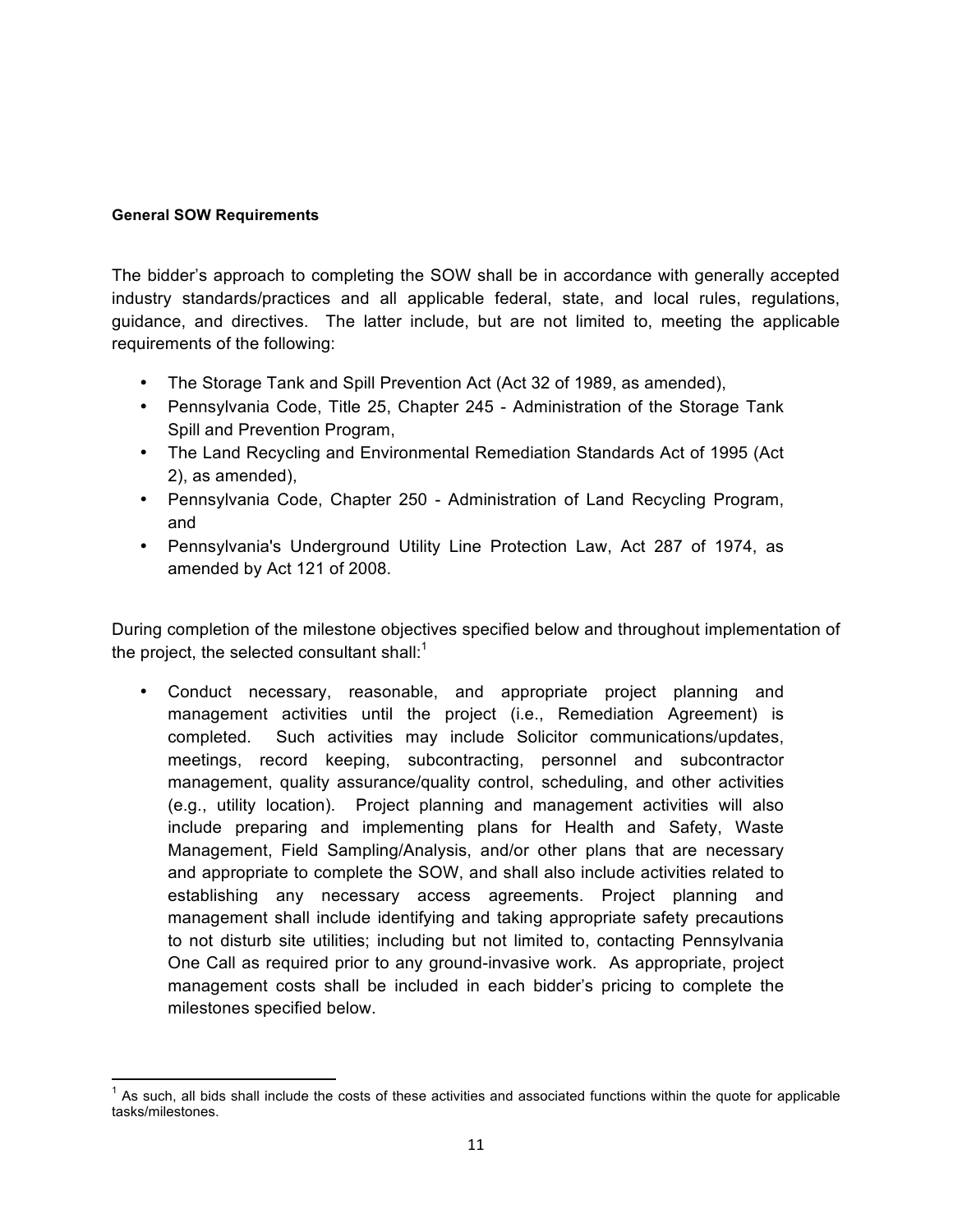- Be responsible for coordinating, managing, and completing the proper management, characterization, handling, treatment, and/or disposal of all impacted soils, water, and derivative wastes generated during the implementation of this SOW. The investigation-derived wastes, including purge water shall be disposed of in accordance with standard industry practices and applicable laws, regulations, guidance, and PADEP directives. Waste characterization and disposal documentation (e.g., manifests) shall be maintained and provided to the Solicitor and the PAUSTIF upon request.
	- o **If the site is located in PADEP Southwest Region:** All investigation derived wastes shall be handled and disposed of per PADEP's Southwest Regional Office guidance. Investigation derived wastes include personal protective equipment, disposable equipment, soil and drill cuttings and groundwater obtained through monitoring well development and purging, as well as equipment decontamination fluids. Investigation derived wastes must be containerized in DOT-approved drums and staged on-site in a pre-determined location, pending results of laboratory analyses and selection of final disposal method(s). Each container must be labeled to indicate contents, site location and date of generation. It is the selected consultant's responsibility to conform with current PADEP Southwest Regional Office guidance requirements.
	- o **If the site is located in any PADEP Region other than Southwest:** All investigation derived wastes shall be handled and disposed of per PADEP's Regional Office guidance. It is the selected consultant's responsibility to conform with current PADEP Regional Office guidance requirements in the region where the site is located.
- Be responsible for providing the Solicitor and facility operator with adequate advance notice prior to each visit to the property. The purpose of this notification is to coordinate with the Solicitor and facility operator to ensure that appropriate areas of the property are accessible. Return visits to the site will not constitute a change in the selected consultant's SOW or result in additional compensation under the Remediation Agreement.

#### **Site –Specific Guidelines**

As part of this RFB, the selected consultant will need to consider the following site specific guidelines: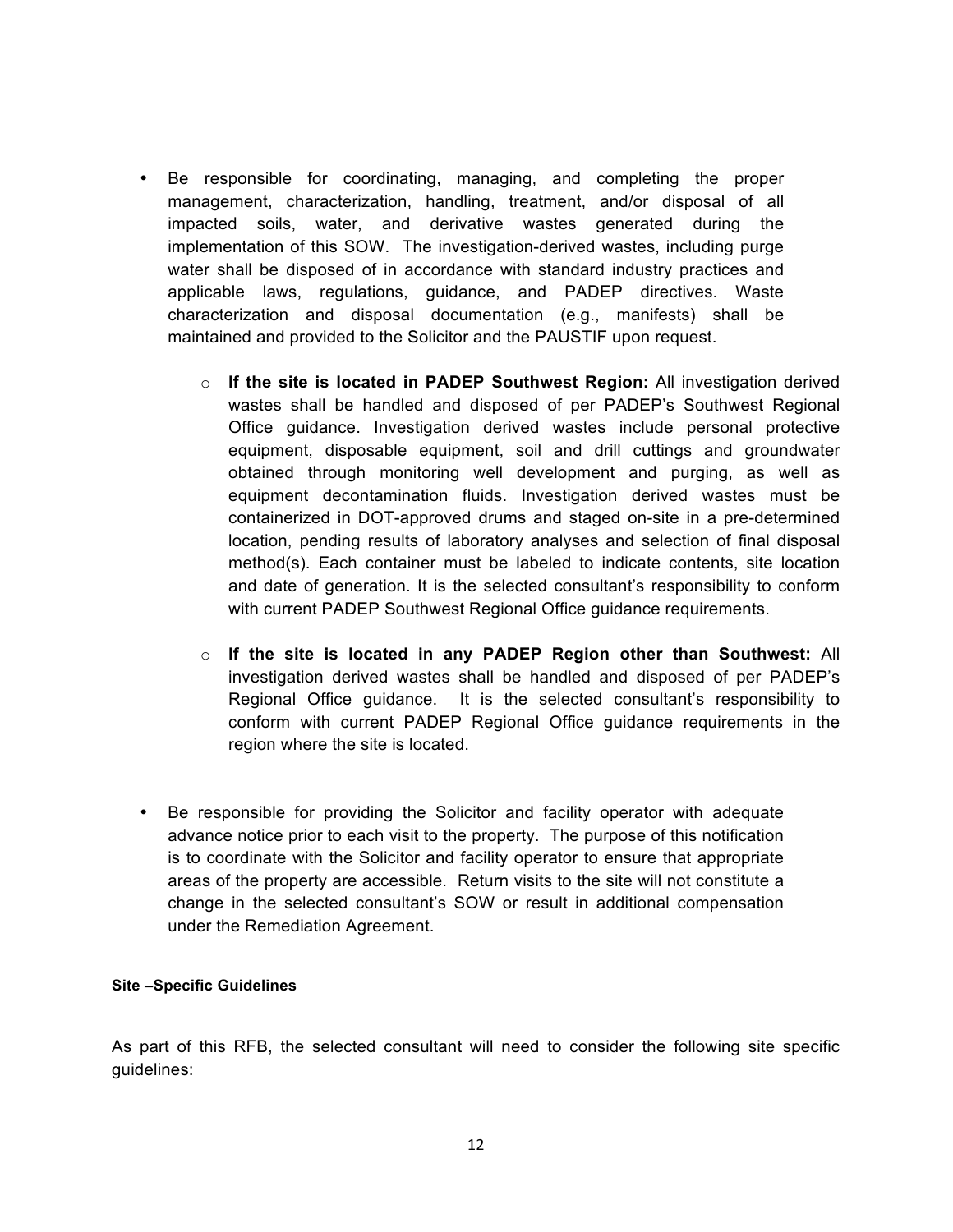- **Scheduling:** As part of this RFB, the selected consultant shall provide a clear deadline (e.g. within 30 days of the contract being executed) as to when each of the milestones will be completed. This includes the expected date (e.g. within 90 days of the contract being executed) when the draft SCR will be submitted to the Solicitor, PAUSTIF and B&B for review. All on-site work should be completed during the normal working days and hours of 8 am to 5 pm from Monday through Friday.
- **Responsibility:** The selected consultant will be the consultant of record for the Site. They will be required to take ownership and responsibility for the project and will be responsible for representing the interests of the Solicitor and PAUSTIF with respect to the project. This includes utilizing their professional judgment to ensure reasonable and appropriate actions are recommended and undertaken to protect sensitive receptors, adequately characterize the Site, and move the Site towards closure.
- **Scope of Work:** Please bid the scope of work as provided in the RFB. Consultants are welcome to propose or suggest a change in the SOW; however the consultant should bid the SOW as presented in the RFB and provide any suggested modification to the SOW and provide the cost difference (+ or -) separately in the proposal.
- **Safety Measures**: Each consultant should determine the level of safety measures needed to appropriately complete the milestones. Specifically, if a consultant feels it is appropriate and necessary to complete activities such as a hole clearing activities, the cost should be included in their proposal and costs. More importantly, if a consultant includes the cost to complete safety activities, they should specify it in their proposal and discuss why it is appropriate and necessary and indicate which methods will be utilized and to what extent. As discussed in the RFB, cost is not the only factor when evaluating proposals and other factors are taken into consideration during the review process, including appropriate safety measures.
- **Waste Disposal:** The IDW waste (including soil/rock cuttings, development water, and liquids generated during installation and aquifer testing) should be disposed of per the instructions included in the "General SOW Requirements" section of the RFB. Bidders will be responsible for arranging any offsite waste disposal (if required) and including costs in their bid response to cover the disposal of all potential waste related to the milestones included in the SOW. Containerized soil and groundwater may be temporarily stored on site, but should be removed from the Site in a timely manner. In an effort to eliminate or minimize the need for change orders on a fixed price contract, please include costs to dispose of all anticipated volumes of waste in your bid response. PAUSTIF will not entertain any assumptions on the contract with regards to a volume of waste (i.e. Project costs assume that no more than 1,000 gallons of groundwater will require disposal after the completion of the pump test). Bidders will be responsible for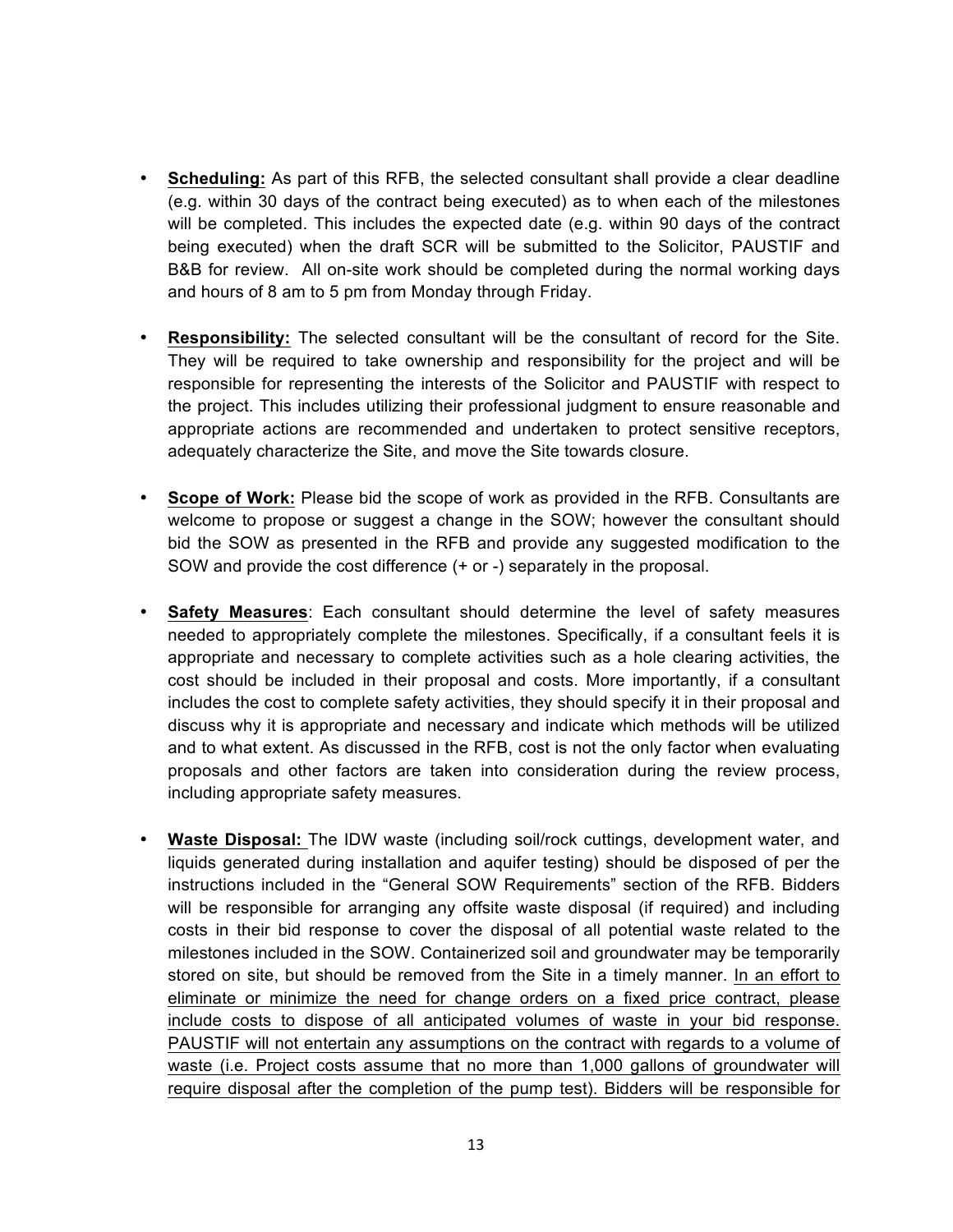including costs in their bid response to cover the disposal of all potential waste related to the milestones included in the SOW. Please estimate the volume of waste using your professional opinion, experience, and the data provided. Invoices submitted to cover additional costs on waste generated as part of activities included under the fixed price contract for this Site will not be paid.

- **Optional Cost Adder Milestones:** Milestone A through Milestone K represents the base Scope of Work for this RFB solicitation. These milestones have been specifically developed in an effort to complete the PADEP's site characterization requirements. In addition to the above base Scope of Work, the Optional Cost Adder Milestones (Milestone L through Milestone P) need to be addressed in your bid response. These cost adders will not be part of your initially approved base contract price. However, if it becomes necessary to complete any of these activities, they will be completed under the Remediation Agreement signed as part of this project.
- **Second USTIF Claim:** A review and evaluation of soil data collected south of the dispensers in November 2013 in conjunction with the catalog of data collected at the Site since the November 2012 release indicates that the contamination recently confirmed to the south of the gasoline and diesel dispensers appears to be related to a different historic source then the confirmed November 2012 heating oil release. This was noted based on the location and type of COC exceedance in each of the medias investigated. A second USTIF claim has been recently approved for this Site and both areas of concern will be addressed together in a comprehensive SCR.

#### **Site –Specific Milestones**

The following Milestones are to be included in bid responses:

**Milestone A – Sensitive Receptor Survey –** A Sensitive Receptor Survey (SRS) should be conducted for this Site. Sensitive receptors evaluated for this Site should include area water usage, surface water bodies, and subsurface underground utilities and basements. Submitted bids should specify what activities will be included in the SRS activities (i.e. review of tax maps and property assessment records; area canvass; PNDI search, etc.). A 1,000-foot radius water usage survey should be completed as part of the SRS in an effort to document the area water use. As part of the water usage survey, the selected consultant should complete the following:

1. Conduct a private and public well search by obtaining an area specific report;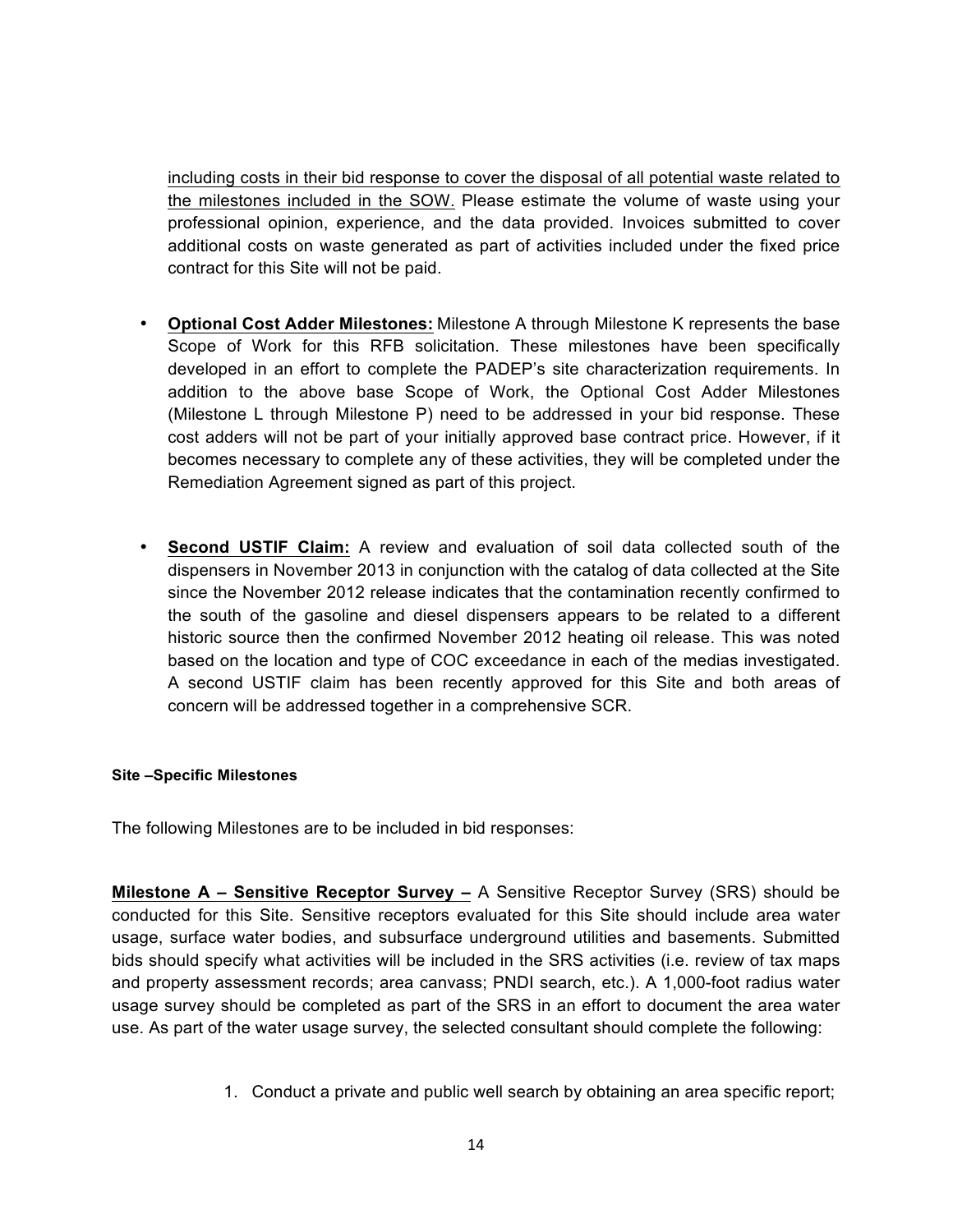- 2. Obtain and review tax maps for the area;
- 3. Contact the local municipality and water authority to confirm water usage in the area of the Site and any local restrictions on water usage;
- 4. Review of previously completed sensitive receptor surveys;
- 5. Review of county property assessment records;
- 6. Canvass of the area; and
- 7. Field verification of water supply to surrounding properties.

Results of the SRS are to be taken into consideration during the execution of the project and are to be summarized and included in the SCR to be submitted to PADEP.

**Milestone B – Private Utility Markout -** Prior to any intrusive investigation work at the Site (i.e. soil borings, monitoring well drilling), a private markout is to be conducted at the Site (and/or offsite location where intrusive activities will be conducted) to confirm the location of any obstruction or underground utility present in the vicinity of the proposed intrusive activity locations. The locations of the identified features should be marked with white paint on the asphalt areas and white flags in grassy areas. A report shall be provided with an explanation of the identified features. The identified features should be included in the site survey described in Milestone G.

**Milestone C – Soil Boring Investigation –** In an effort to fully investigate the impact to the soil media, a series of soil borings is being proposed. Specifically, the activities include the completion of seven (7) soil borings (SB-22 through SB-28) utilizing a direct push sampling approach (e.g., Geoprobe®). Specifics on the proposed investigation are provided below:

> • The proposed locations of the seven (7) soil borings (SB-22 through SB-28) are provided on the attached Figure 1. All soil boring locations will be advanced in the locations proposed in the RFB, unless the presence of utilities, obstructions, or safety concerns requires a change in the location. If due to valid concerns the general locations of the proposed borings need to be altered more than eight (8) feet from the approximate locations provided on the attached figure, then the selected consultant will be required to contact the PADEP, discuss the need for the changes, and provide the PADEP with a revised soil boring location map.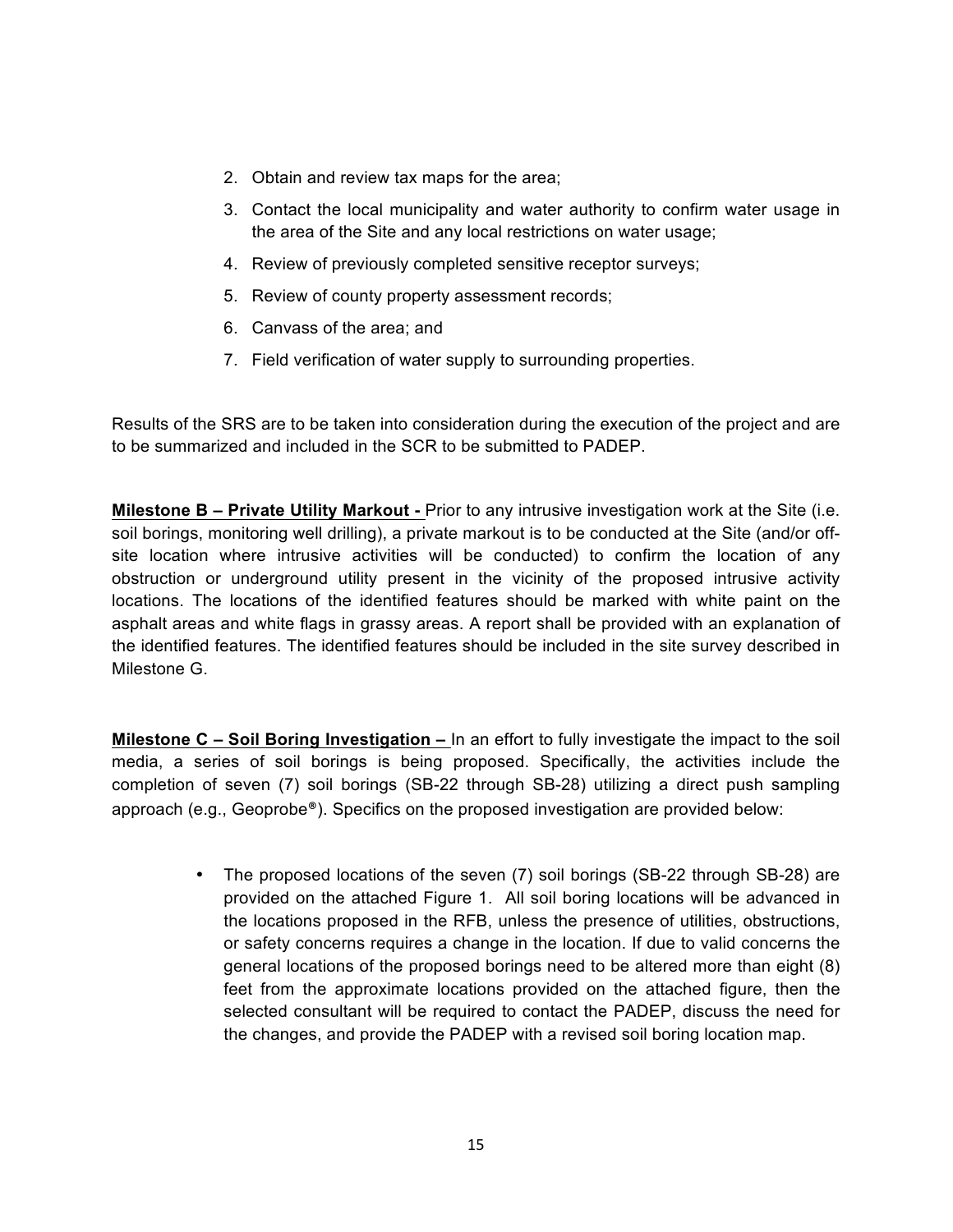- Prior to the advancement of the soil borings, the selected consultant will be required to complete a private markout at the Site to identify the location of obstructions and underground utilities as part of Milestone B. If a consultant feels it is appropriate and necessary to complete hole-clearing activities before advancing the borings, the cost should be included in their proposal and costs. If a consultant includes the cost to complete hole-clearing, they should state it in their proposal and discuss why it is appropriate and necessary. As discussed in the RFB, cost is not the only factor when evaluating proposals and other factors are taken into consideration during the review process, including appropriate safety measures.
- Soil borings will be advanced to groundwater, bedrock, or refusal, whichever is encountered first. However, in the event that there is no evidence of petroleum hydrocarbon impact (includes olfactory, visual, and field instrument detections) for more than 30 feet, then the boring maybe terminated. Soil samples will be collected and logged continuously by an on-site geologist for soil classification and structure, odor, soil moisture, soil texture, color, visual petroleum impacts and screened with an appropriate field-screening instrument. Soils should be described using the Unified Soil Classification System.
- A total of 14 soil samples (two (2) soil samples per boring) shall be collected and submitted to an accredited laboratory for analysis. One (1) sample from each boring should be collected from the soil interval exhibiting the highest fieldscreening reading or evidence of petroleum impacts (i.e., staining, free product, etc.) in each borehole. The second soil sample will be collected at the bedrock interface or just above groundwater (if encountered) in an effort to delineate the soil impacts. Please note that if no elevated field-screening readings or other indicators of impact are observed, two (2) soil samples should still be collected from each boring with one sample to still be collected at the bedrock interface or just above groundwater (if encountered). The depth of the other sample (if no elevated field-screening readings or other indicators of impact are observed) should be determined based on the selected consultant's professional opinion.
- A total of 14 soil samples are proposed to be collected both in laboratorysterilized sample jars and using a PADEP approved soil sampling method. The samples will then be placed on ice and delivered to an accredited laboratory for chemical analysis. Soil samples will be collected and analyzed for benzene, toluene, ethylbenzene, total xylenes, MTBE, naphthalene, isopropylbenzene,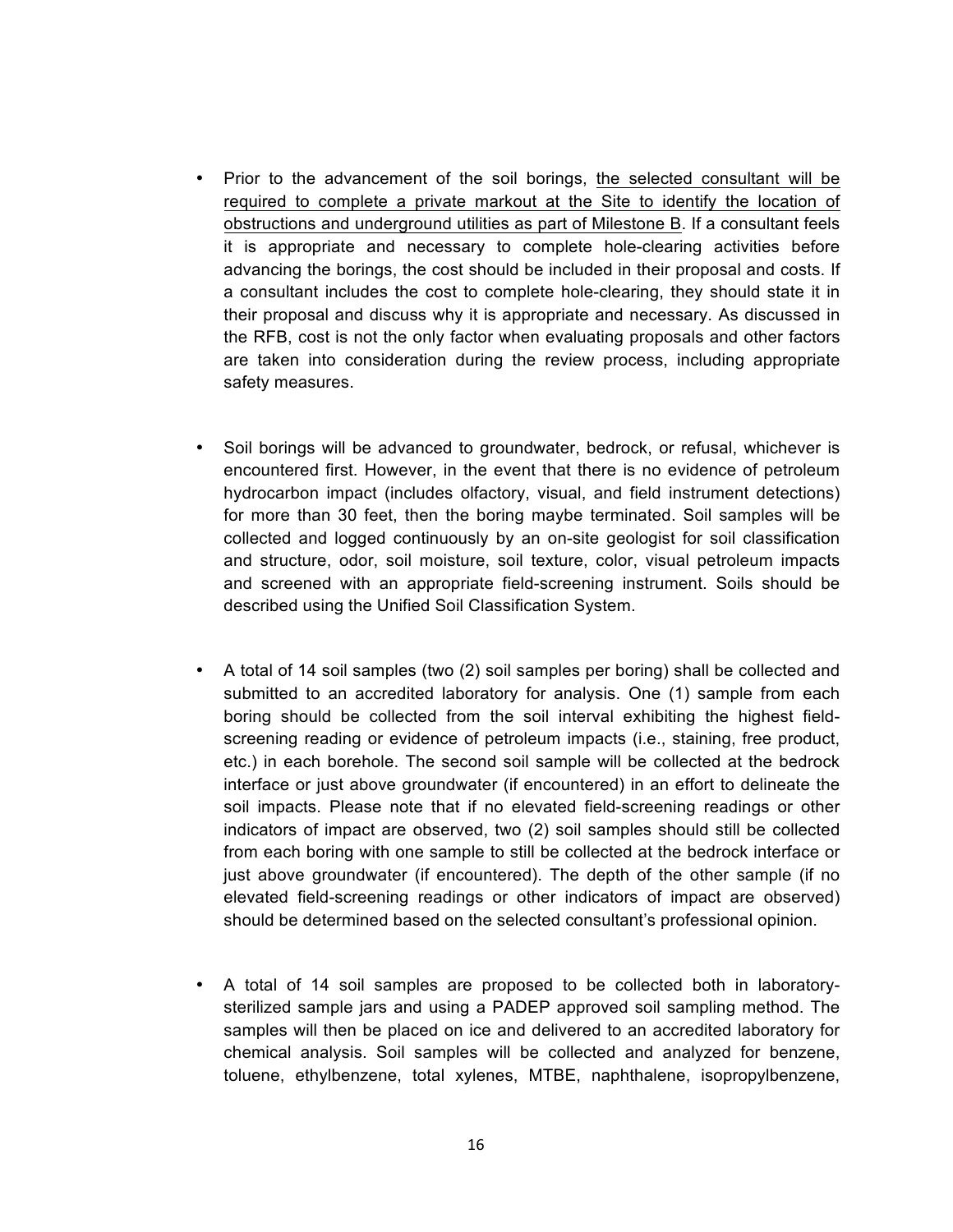135-TMB, and 124-TMB. The analytical data, field results; boring logs, and sampling map from the event will be summarized and included in a SCR.

- In addition, one (1) duplicate sample and one (1) equipment blank sample will be collected and submitted per day of sampling.
- Samples should be properly handled under chain of custody documentation protocol and kept cold from sample collection until the samples are relinquished to the accredited laboratory.
- The laboratory to be utilized should be identified in the bid package. Upon receipt of the results, the consultant should forward a copy of the analytical data to the Solicitor and PAUSTIF (or its designated representative).
- Compile the field findings and laboratory data into a summary table and comprehensive soil boring logs.

**Milestone D – Obtain PennDOT Right of Way Permit –** Some of the monitoring wells proposed in Milestone E are located within the PennDOT right of way. The selected consultant will be responsible for obtaining any/all necessary PennDOT authorizations to advance borings within their right-of-way. Please note; PennDOT typically waives permit fees for other state agencies including the insurance department upon issuance of a letter from the requesting agency, which will be provided upon request. Therefore bidders should not include permit fees in this bid. The selected consultant should be prepared to submit the Right of Way Permit to the PennDot within two (2) weeks of the execution of the contract.

**Milestone E – Installation of Shallow Monitoring Wells –** A total of three (3) shallow monitoring wells (MW-6 through MW-8) are proposed for installation to delineate groundwater at the Site. The proposed locations of the monitoring wells are provided on the attached Figure 1. As part of the installation of the wells, the selected consultant should consider the following:

> • All monitoring well locations will be advanced in the locations proposed in the RFB, unless instructed otherwise by the Technical Contact or the presence of utilities, obstructions, or safety concerns requires a change in the location. If due to valid concerns prior to drilling, the general locations of the proposed monitoring wells need to be altered significantly from the approximate locations provided on the attached figure, then the selected consultant will be required to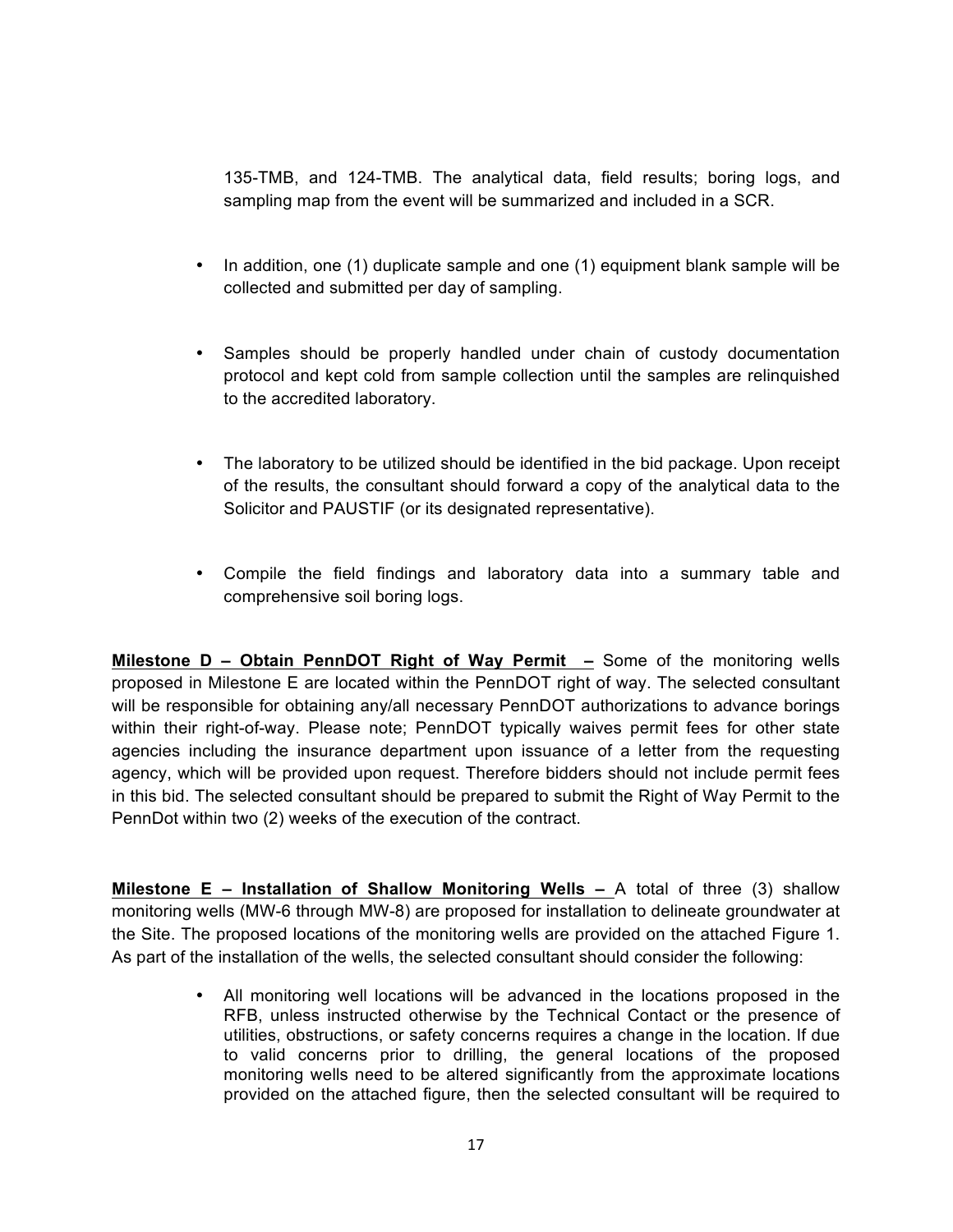contact the Technical Contact, discuss the need for the changes, and provide the Technical Contact with a revised well location map.

- Prior to the advancement of the monitoring wells, the selected consultant will be required to complete a private markout at the Site to identify the location of obstructions and underground utilities as part of Milestone B. If a consultant feels it is appropriate and necessary to complete hole-clearing activities before advancing the borings, the cost should be included in their proposal and costs. If a consultant includes the cost to complete hole-clearing, they should state it in their proposal and discuss why it is appropriate and necessary. As discussed in the RFB, cost is not the only factor when evaluating proposals and other factors are taken into consideration during the review process, including appropriate safety measures.
- For the shallow monitoring wells, the borehole will be drilled to an anticipated maximum depth of approximately 20 feet bsg, and a monitoring well will be constructed using approximately 5 feet of schedule 40 PVC flush threaded casing and with schedule 40 PVC flush threaded 0.010 slot size screening to be installed in the remaining length of the well column. The total depth and screening interval provided are approximated based on limited available information.
- Drilling is to be conducted under the supervision of a Pennsylvania-licensed Professional Geologist and the construction specifications will be determined by the Professional Geologist and dictated by actual site conditions (i.e. actual depth to groundwater, etc.). The wells should be drilled and constructed in accordance with generally accepted practices as outlined in the PADEP Groundwater Monitoring Guidance Manual, dated January 1, 1999 (Document # 383-3000- 001). In addition, B&B will remind the selected consulting firm that careful consideration needs to be taken when installing the proposed monitoring wells. Specifically, the wells should not be over drilled, under screened, or screened across the multiple water bearing zones. Shallow refusal due to underscoping of equipment is not acceptable and will not be reimbursed. The selected consultant is responsible for appropriately installing the well.
- A flush-mounted manhole shall be cemented into place to complete the well at grade level. A locking, pressure fit, watertight cap will be used to prevent the infiltration of surface runoff and rainwater and to restrict access by unauthorized individuals.
- The newly installed monitoring wells should be developed to promote adequate hydraulic connection between the aquifer and the well. Depending on the depth and amount of sediment in the well, development should be completed via mechanical surging using either a bailer or an electric submersible pump, or by airlift techniques.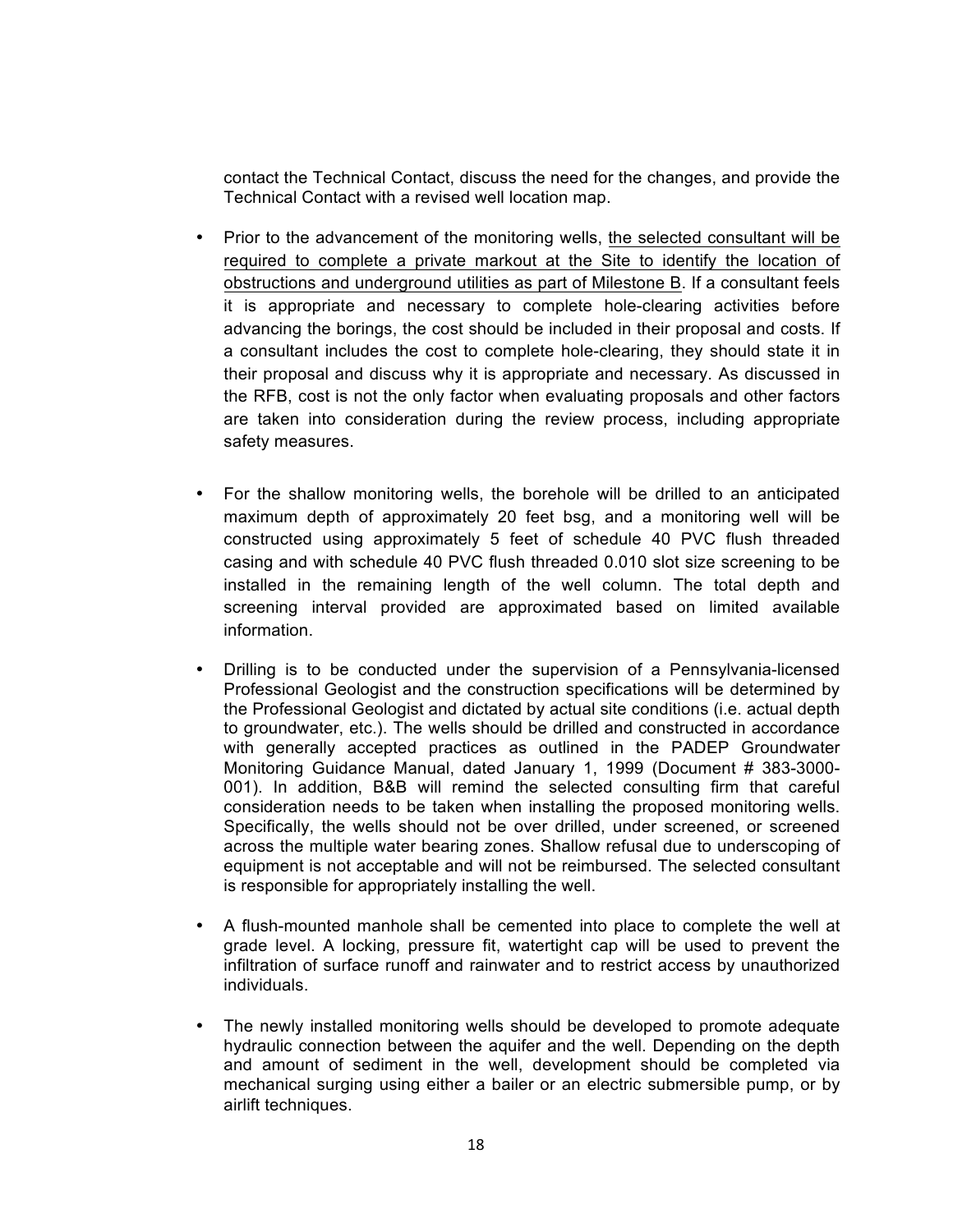- Compile the field findings into comprehensive monitoring well construction diagrams and logs.
- Drilling should be conducted under the supervision of a Pennsylvania-licensed Professional Geologist, although a field supervisor may be used in the field on a day-to-day basis. The field supervisor should visually inspect subsurface materials encountered during drilling, screen cuttings with an appropriate fieldscreening instrument, and complete field well construction logs. When encountered, soils should be described using the Unified Soil Classification System. Bedrock should be described using USGS descriptive protocol, with the identification of the depth of and size of potential fractures and/or other subsurface anomalies.
- **All IDW waste** should be disposed of per the instructions included in the "General SOW Requirements" and "Site Specific Milestones" section of the RFB.

**Milestone F – Soil Gas Sampling** – A total of four (4) soil gas sampling points are located at the Site. The previous consultant recently collected a round of samples from the two (2) points installed in July 2013 as well as a sample from each of the two (2) recently installed soil gas sampling points. For this RFB, please assume that one (1) round of samples will be collected from each of the four (4) soil gas sampling points. Please note that PAUSTIF will only pay the selected firm for the actual number of events conducted (i.e. if a firm includes the costs to complete 1 event, but no event is conducted; then the firm will not be paid for the milestone). The selected consultant should be prepared to conduct the first soil gas sampling event at the Site within two (2) weeks of the execution of the contract. As part of the soil gas investigation, the selected consultant should consider the following:

- The vapor intrusion investigation should be completed in a manner consistent with the Land Recycling Technical Guidance Manual – Section IV.A.4 Vapor Intrusion Into Buildings from Groundwater and Soil under the Act 2 Statewide Health Standards, Document 253-0330-100, dated January 24, 2004.
- Samples should be collected in laboratory provided Summa canisters equipped with laboratory calibrated flow regulators and analyzed for benzene, toluene, ethylbenzene, total xylenes, MTBE, naphthalene, isopropylbenzene, 135-TMB, and 124-TMB via TO-15.
- The laboratory to be utilized should be identified in the bid package. Upon receipt of the results, the consultant should forward a copy of the analytical data to the solicitor and PAUSTIF (or its designated representative).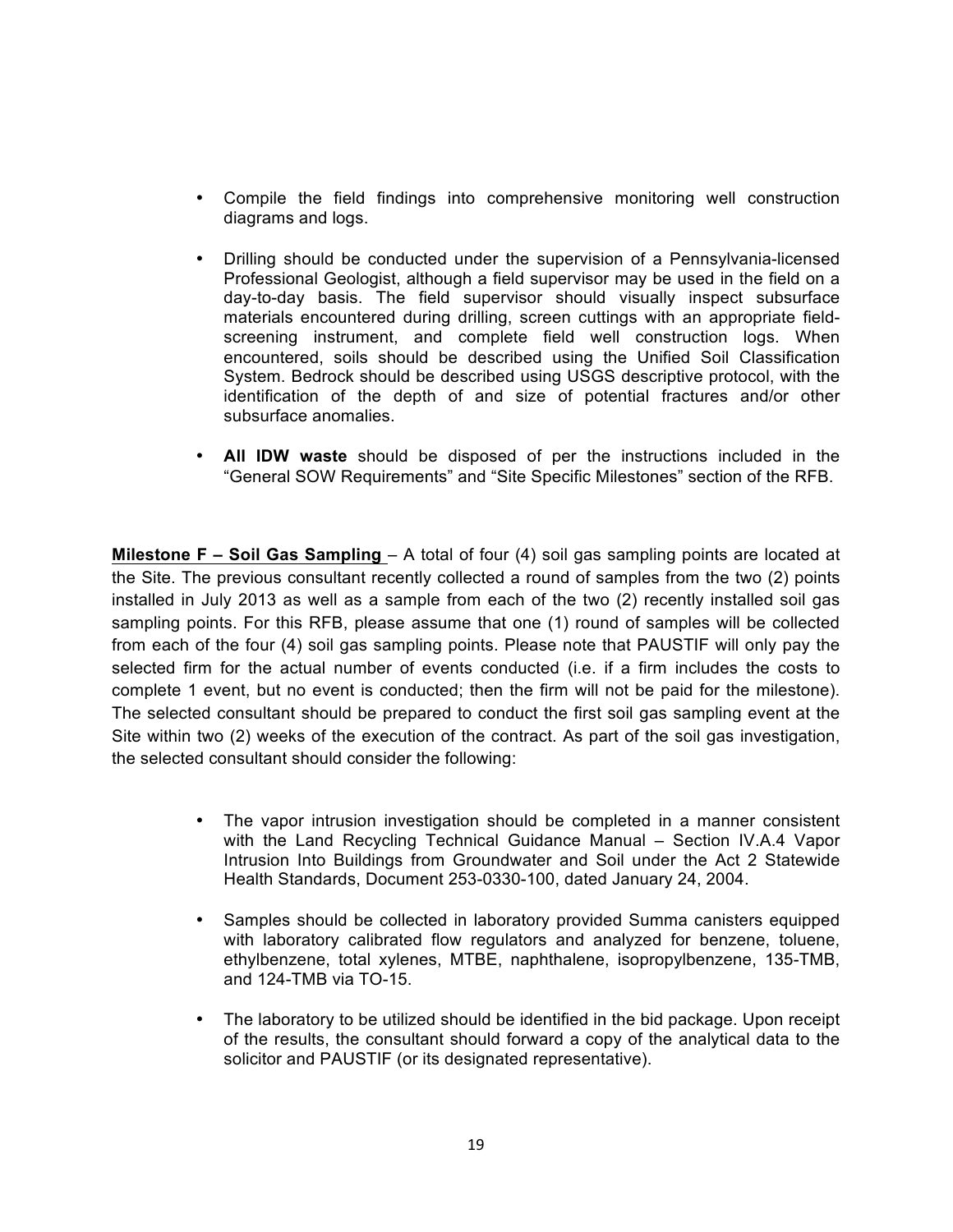Results from soil gas sampling event should be summarized and presented to the PADEP in the SCR.

**Milestone G – Site Survey –** Following the completion of Milestone B, Milestone C, Milestone D, Milestone E, and Milestone F, a professional survey of the Site by a Pennsylvania-licensed surveyor including all current site features (i.e.., buildings, property boundaries, monitoring wells, sanitary and storm sewers, etc.) shall be completed. All monitoring wells, soil borings, soil gas points, the Site building, sanitary and storm sewer lines, property boundaries and other important Site features are to be surveyed with the purpose of placing their horizontal coordinates on a scaled site map. In addition, the vertical coordinates of the new monitoring well top of casings and surface grade are to be surveyed. The benchmark elevation shall be obtained by referencing the approximate ground surface elevation of the property or from an available benchmark from a USGS topographic map or benchmark elevation marker located at the Site. In conjunction with collecting depth to groundwater readings during sampling events and in an effort to establish groundwater flow at the Site, tops of casing for the existing monitoring wells are to be surveyed to facilitate the construction of a Site wide groundwater flow map. In addition, the presence of SPL (if detected) needs to be taken into consideration when calculating the static water levels in the wells and constructing a Site wide groundwater flow map. Groundwater elevation data collected following the installation of the additional monitoring wells along with data from the site survey will be utilized to produce a series of summary figures which will provide additional information as to the groundwater flow direction in each of the monitored water bearing zones.

### **Milestone H – Aquifer Testing –**

*Milestone H1 - Slug Tests –* Rising head slug testing will be conducted on four (4) of the monitoring wells at the Site. A PVC slug will be used to displace the static water level in the well while a transducer will record water levels before the slug is placed in the well, during the recovery of the water level back to the original static water level, and following the removal of the slug. Transducers should be used to monitor the water levels in the wells during each of the slug tests. The data collected by the transducer during the slug tests, the selected consultant will calculate Site-specific hydrogeologic values including permeability. All of the calculated values will allow for the modeling efforts and risk assessment activities to be conducted with Site specific data rather than using published values. In addition, the data collected during the slug testing of the monitoring wells will be evaluated to determine the appropriate monitoring well to be used for the step test and the eight (8) hour pump test. Results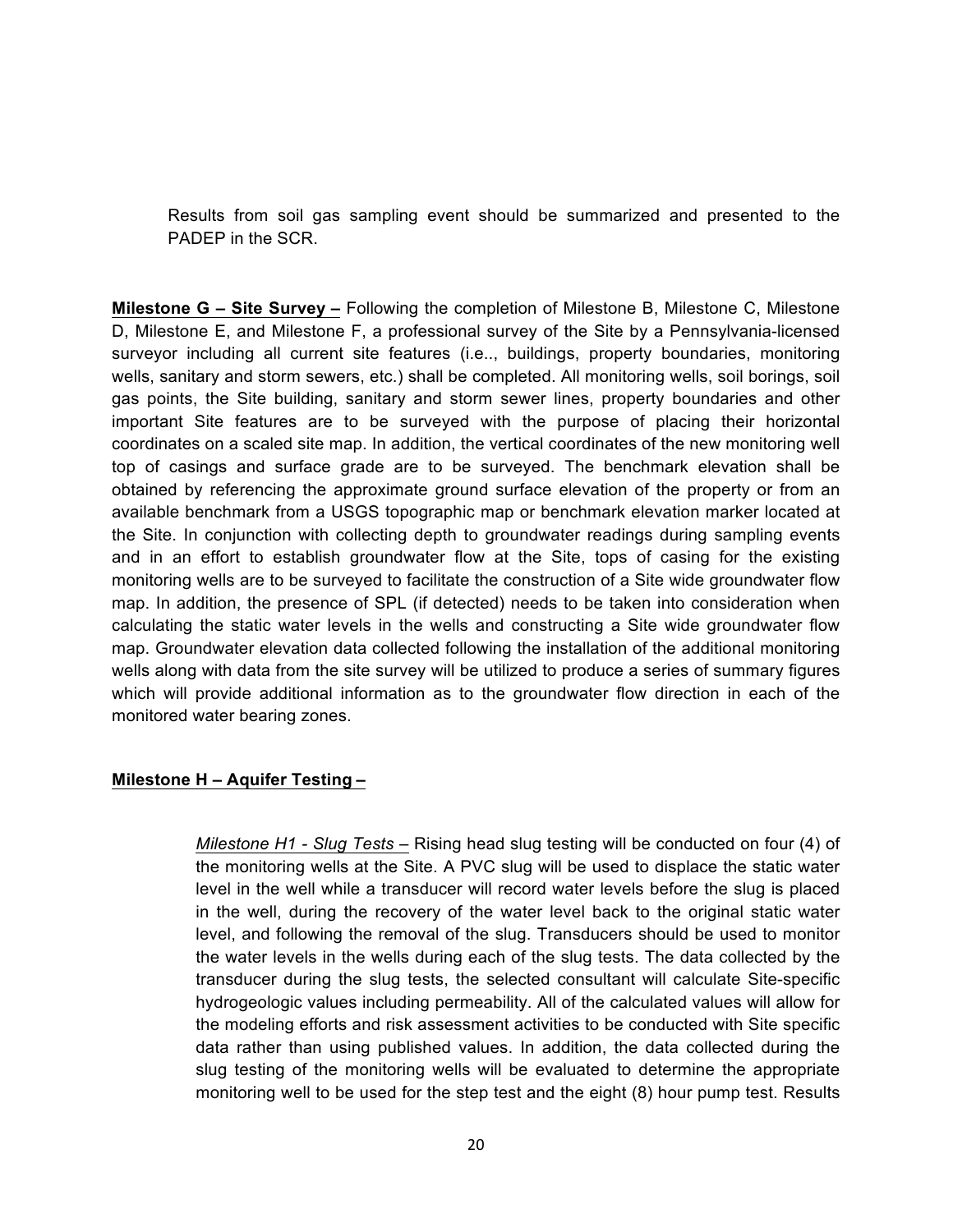from the slug testing activities are to be summarized and included in the SCR to be submitted to PADEP.

*Milestone H2 - Step Test –* The monitoring well demonstrating the highest permeability during the slug test will be used for the step test and the subsequent eight (8) hour pump test. The selected consultant will conduct a two-hour step test on the well determined by the slug test results to have the highest permeability. The data collected during the step drawdown test will be used to determine an optimal pumping rate and yield for the constant rate pumping test. Results from the step testing activities are to be summarized and included in the SCR to be submitted to PADEP.

*Milestone H3 – Pump Test –* Once the pumping rate has been determined, an eight (8) hour constant rate pumping test will be conducted by the selected consultant on the selected monitoring well at the Site. Transducers will be used to monitor the resultant water levels in the pumping well and surrounding overburden monitoring wells to be determined at a later date. Also, the remaining monitoring well network should be gauged periodically throughout the test to provide additional aquifer characterization data. Data collected during the constant rate pumping test will be analyzed and used to calculate Site specific aquifer values including hydraulic conductivity, transmissivity, storage capacity, and groundwater seepage velocity. All of the calculated values will allow for the modeling efforts and risk assessment activities to be conducted with site specific data rather than using published values. Results from the pump testing activities are to be summarized and included in the SCR to be submitted to PADEP. **All IDW waste** should be disposed of per the instructions included in the "General SOW Requirements" and "Site Specific Milestones" section of the RFB.

**Milestone I – Groundwater Monitoring and Sampling** – Following the installation and development of the additional monitoring wells, the selected consultant will gauge and sample the entire expanded monitoring well network. For this RFB, please assume the total number of groundwater monitoring and sampling events that will be needed is two (2) events. Please note that PAUSTIF will only pay the selected firm for the actual number of events conducted (i.e. if a firm includes the costs to complete two (2) events, but only one (1) event is conducted; then the firm will only be paid for the one (1) event completed). The selected consultant should be prepared to conduct the first groundwater sampling event at the Site approximately two (2) weeks after the installation of the proposed monitoring wells and conduct the second event approximately four (4) weeks after the first event. Each event should include the following: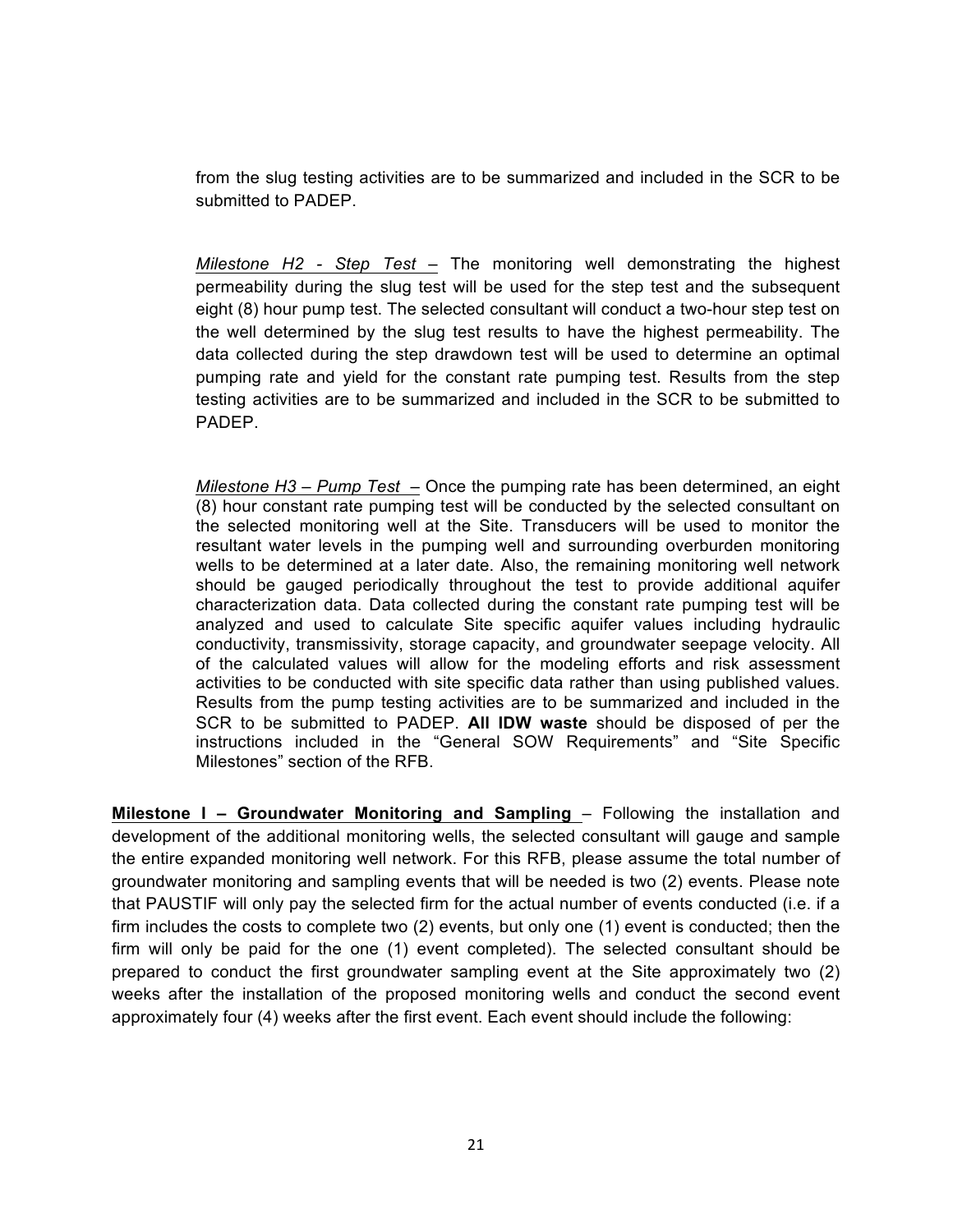- Collect water level readings from each of the monitoring wells using an interface probe capable of distinguishing water and/or the presence or absence of product to the nearest 0.01 feet.
- Record the depth to water readings from the monitoring wells and then use the data to determine water level elevations such that groundwater flow direction can be confirmed.
- Groundwater sampling activities should be conducted in accordance with generally accepted practices as outlined in the final version of the PADEP Groundwater Monitoring Guidance Manual.
- Prior to the collection of groundwater samples, the water column in each of the monitoring wells should be purged by either the removal of approximately three (3) volumes of the water column or via low flow sampling method.
- Sampling equipment should be decontaminated prior to sample collection in accordance with generally accepted industry practices.
- Following purging activities, groundwater samples should be collected as quickly as practical from each of the wells into laboratory supplied bottleware.
- Samples should be properly handled under chain of custody documentation protocol and kept cold from sample collection until the samples are relinquished to the accredited laboratory.
- Groundwater samples collected during each of the events will be sent to an accredited laboratory to be tested for the required constituents of concern in accordance with Pennsylvania's Storage Tank Regulation procedures and cleanup standard criteria as specified in Pennsylvania's Act 2. Specifically, each sample will be analyzed for benzene, toluene, ethylbenzene, total xylenes, MTBE, naphthalene, isopropylbenzene, 135-TMB, and 124-TMB.
- In addition to the samples collected from the monitoring wells, one (1) duplicate sample and one (1) equipment blank sample will be collected and submitted per day of sampling.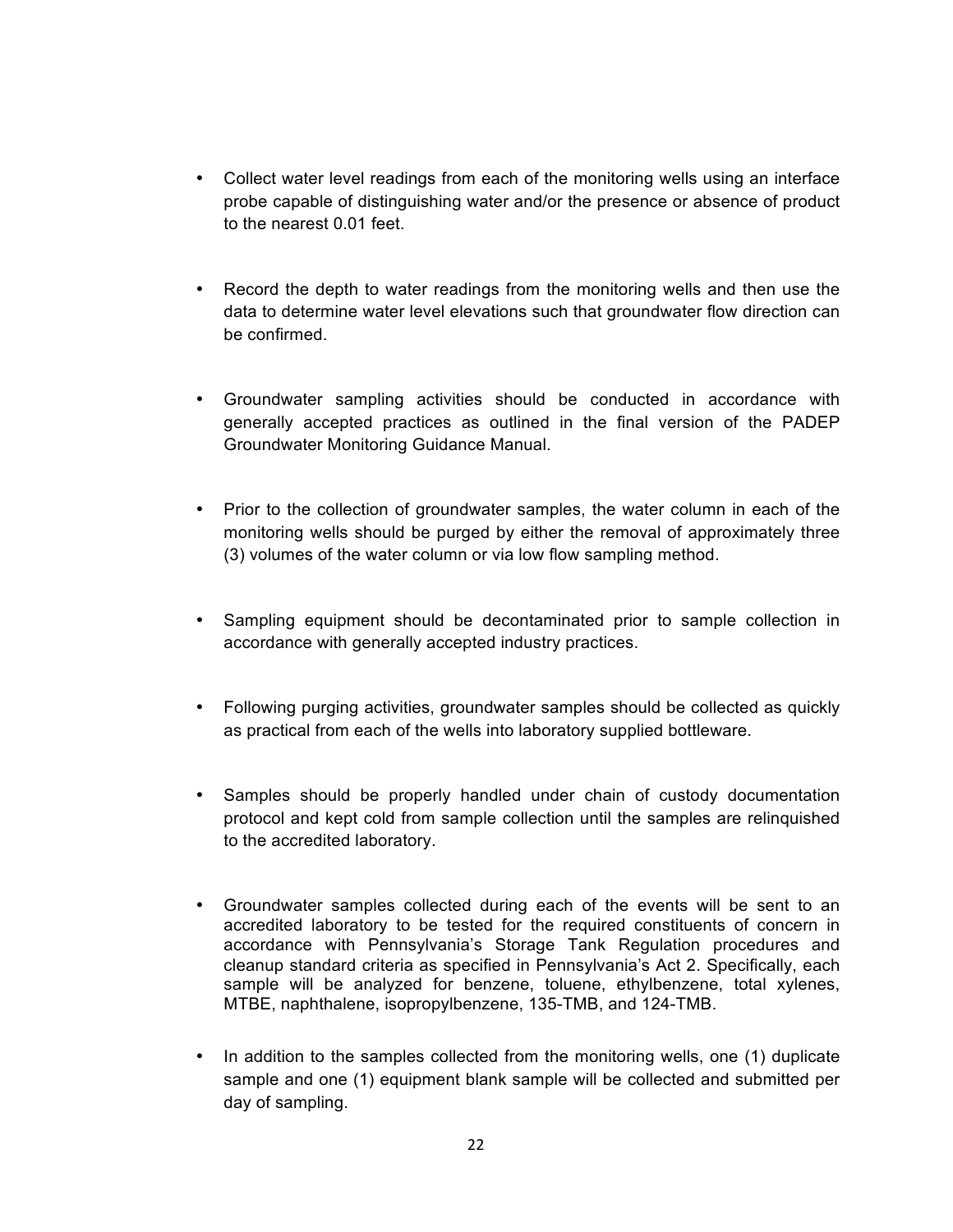- The laboratory to be utilized should be identified in the bid package. Upon receipt of the results, the consultant should forward a copy of the analytical data to the solicitor and PAUSTIF (or its designated representative). Following collection of the second round of groundwater monitoring and sampling data, a determination will be made whether additional characterization efforts will be needed or if the completed efforts have fully characterized and delineated the groundwater and soil at the Site. The selected consultant will keep PAUSTIF and the Technical Contact updated on the progress of the investigation.
- **All IDW waste** should be disposed of per the instructions included in the "General SOW Requirements" and "Site Specific Milestones" section of the RFB.
- In the event that the PennDot Right of Way Permit takes longer to obtain than anticipated and as such the proposed off site monitoring well installation activities are delayed, a groundwater sampling event completed at the Site before the permit is secured and the monitoring wells are installed would be done so under the costs provided in Optional Cost Adder Milestone L1.

### **Milestone J – Fate and Transport Modeling and Site Characterization Report –**

*Milestone J1 - Fate and Transport Modeling –* Fate and Transport evaluations shall be completed as appropriate and consistent with Act 2 guidance documents in order to assess the potential for contaminant migration. This evaluation should take into consideration both the groundwater and soil exceedances at the Site. Each firm should evaluate the data and site specific information provided and determine the most applicable model or models needed to complete appropriate fate and transport modeling for the Site. Please specify which modeling software will be used to predict fate and transport of the COCs exceeding the PADEP SHS in groundwater at the release location and its applicability to the Site.

*Milestone J2 - Preparation of a Site Characterization Report -* Following the completion of the activities proposed in Milestone A through Milestone I as well as the Fate and Transport Modeling noted in Milestone J1, the selected consultant will prepare an SCR for the Site. The information gathered during the aforementioned milestones should be incorporated into a comprehensive SCR that will be submitted to the PADEP and will facilitate the objective to complete regulatory requirements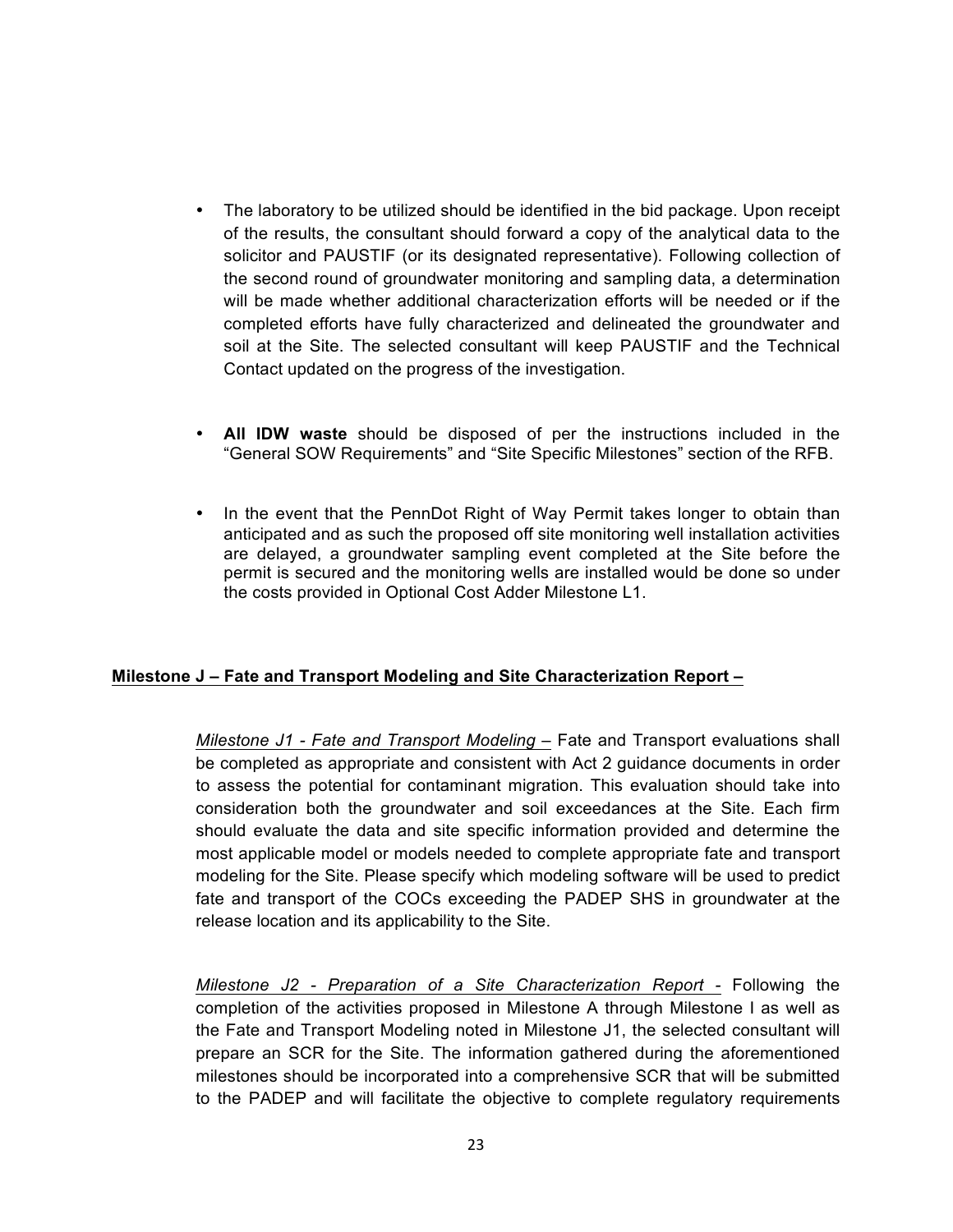governing the SCR and gain PADEP approval for the report. Specifically, the report should summarize the results of the recent investigations, the findings of the previous investigations, a comprehensive Site history, sensitive receptor information, risk assessment, geologic data, results and analysis of the aquifer testing, discussion on the completed remediation efforts, summary of the predictive modeling efforts completed (if applicable), and a series of summary tables, appendices, and figures illustrating the information provided in the report.

The Report will be completed following the guidelines specified in Pennsylvania Code, Title 25, Chapter 245 and the Land Recycling Program (Act 2) Technical Guidance Manual for a Site Characterization Report. The selected consultant will also present significant conclusions and make recommendations for future work at the Site in the SCR. The report will be appropriately signed and sealed by a licensed Professional Geologist.

Within 120 days of contract execution, a draft SCR and all AutoCAD maps / plans included in the report (e.g., site plan / base map, groundwater elevation maps, dissolved plume maps, soil contaminant distribution maps, etc.) and appendices (e.g., boring logs, tables, waste disposal documentation, modeling results and analysis, and sensitive receptor information) shall be submitted electronically (in Adobe PDF format) and in hard copy to the Solicitor, PAUSTIF and the Technical Contact for review / comment prior to finalizing the SCR. Once the selected consultant has addressed comments on the draft, the selected consultant shall finalize and issue the report to the PADEP. The draft report is to be submitted no later than the date specified in the schedule presented by the selected consultant.

#### **Milestone K - Feasible Remedial Alternatives Analysis –**

*Milestone K1 – Remedial Alternatives Analysis –* A Remedial Alternatives Analysis should be completed for the Site to compare cleanup alternatives and evaluate which remedial action is most appropriate for the Site. The evaluation should specifically focus on eight (8) key considerations including cost-effectiveness, proven performance, public and environment protectiveness, regulatory compliance, reliability, practical implementation, health & safety and effects on public health and the environment. The findings of the Remedial Alternatives Analysis will be summarized and presented as part of the Feasible Remedial Alternatives Analysis Report. Information/data generated during the interim remedial activities conducted at the Site should be taken into consideration.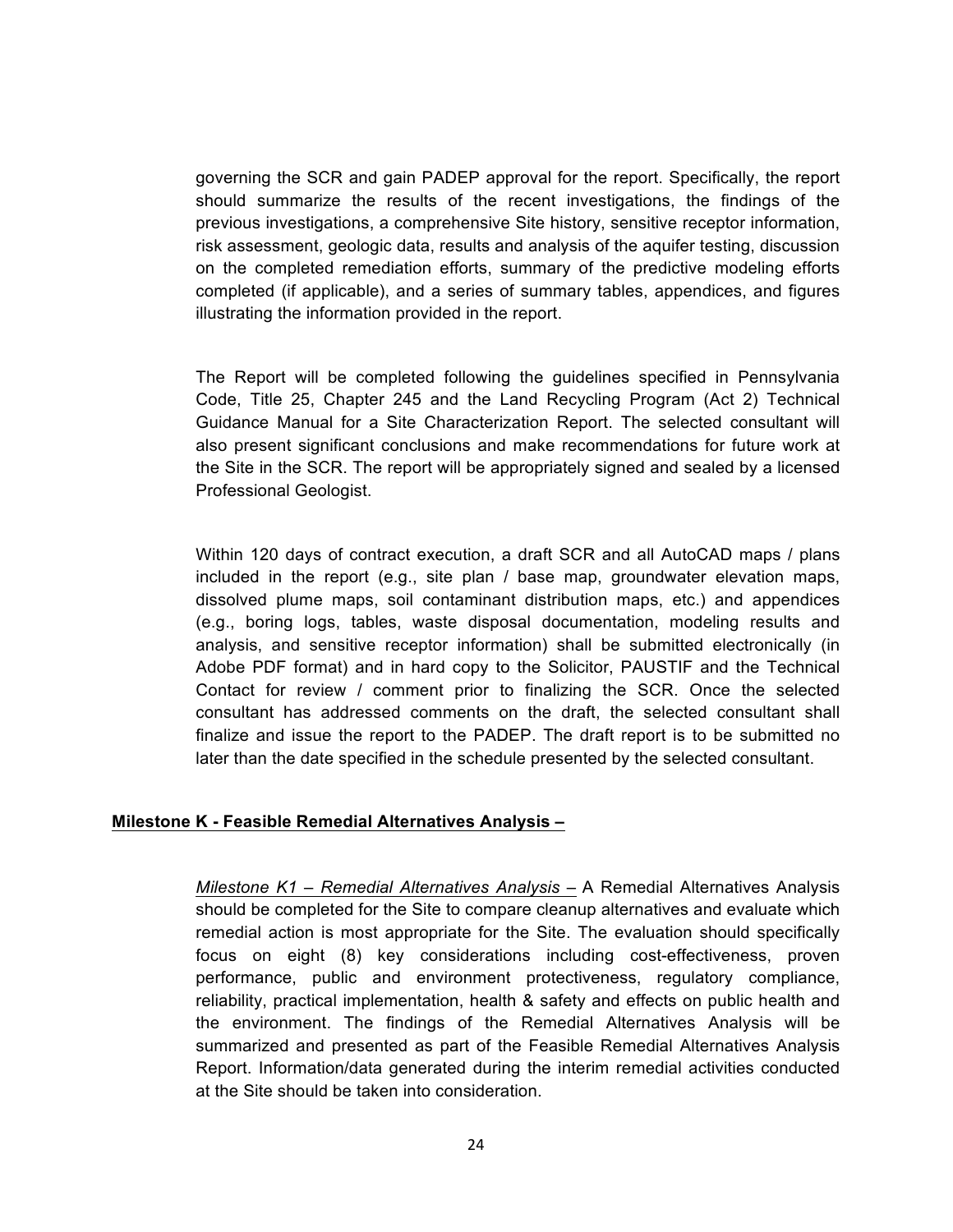*Milestone K2 – Feasible Remedial Alternatives Analysis Report -* Following the completion of the proposed Remedial Alternatives Analysis, a Feasible Remedial Alternatives Analysis Report should be prepared for the Site. The report should detail the procedures and findings from the activities completed in Milestone A through Milestone I and describe the calculations and resultant estimate of the amount of hydrocarbon mass present in the Site's subsurface. It should also take into consideration and summarize the assumption, parameters, and predictions from the predictive modeling scenarios included in the SCR. Figures and appendices supporting the findings of the report should be attached to further illustrate the current condition of the Site. The report should appropriately evaluate the Site and assess the risks as well as provide a proper closure strategy and remedial alternative for the Site. Information/data generated during the interim remedial activities conducted at the Site should be incorporated into this milestone.

All AutoCAD maps / plans included in the report (e.g., site plan / base map, proposed remediation location map, dissolved plume maps, soil contaminant distribution maps, etc.) and appendices (e.g., boring logs, tables, remediation technology information, fate and transport modeling, risk assessment and sensitive receptor information) shall also be submitted electronically on CD and in hard copy to Solicitor and Technical Contact for review / comment prior to finalizing it. Once the selected consultant has addressed comments on the draft, the selected consultant shall finalize and issue the report to the PADEP.

- **Milestone L – Additional Groundwater Monitoring and Sampling (Cost Adder Milestone)**– Provide a Unit Cost to complete an additional groundwater monitoring and sampling event. The scope of work for this cost adder should follow Milestone I.
	- *Milestone L1 -* The cost provided should be to complete only one (1) event with only the existing monitoring wells. In the event that the PennDot Right of Way Permit takes longer to obtain than anticipated, this cost adder would be utilized for a groundwater sampling event completed at the Site before the permit is secured and the monitoring wells are installed.
	- *Milestone L2 -* The cost provided should be to complete only one (1) event with all the monitoring wells (existing and proposed).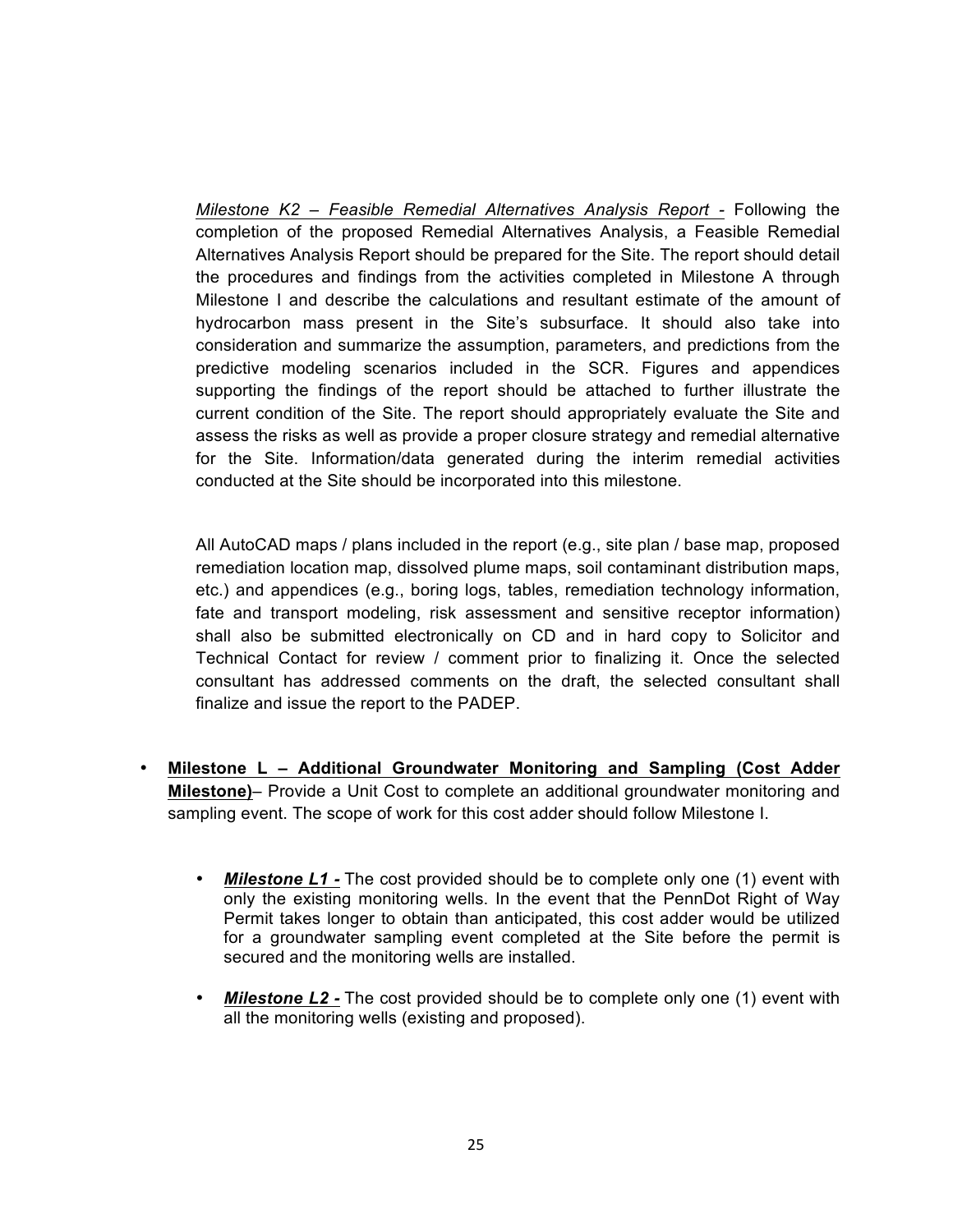- *Milestone L3 -* The cost provided should be to sample one (1) additional monitoring well during a groundwater sampling event. The provided cost would be to cover all labor, equipment, laboratory, waste, etc.
- **Milestone M – Preparation of Quarterly Progress Report (Cost Adder Milestone)** Provide a Unit Cost to Prepare a Quarterly Progress Report for submittal to the PADEP. The Progress Report should detail the observations documented during the event, summarize the analytical results, map the groundwater flow direction for the Site, provide iso-concentration maps for compounds exceeding the SWHS, provide hydrographs, discuss the interim remediation efforts (if any), and provide additional scheduling details for upcoming events. A draft of the progress report should be provided to the Solicitor for review and approval prior to submittal to the PADEP. Once the report is approved by the Solicitor, the report can be finalized and submitted to the PADEP. The progress reports discussed are being proposed to meet the PADEP obligation on progress reporting.
- **Milestone N – Installation of Additional Shallow Monitoring Wells (Cost Adder Milestone)** – Provide a Unit Cost to install one (1) additional shallow water monitoring well. The scope of work for this cost adder should follow Milestone E construction guidelines. Please provide costs for the following:
	- *Milestone N1* Installation of one (1) additional shallow monitoring well during a separate mobilization event. The provided cost would be to cover all labor, equipment, subcontractors, waste, etc.
	- *Milestone N2 -* Installation of one (1) additional shallow monitoring well as an add-on to a drilling investigation where mobilization costs has already been included. The provided cost would be to cover all labor, equipment, subcontractors, waste, etc.
- **Milestone O – Update Survey (Cost Adder Milestone)**  Provide a Unit Cost to update the Site's survey to include any additional monitoring well location(s). The scope of work for this cost adder should follow Milestone G.
- **Milestone P – Offsite Access (Cost Adder Milestone) -** Provide a Unit Cost to secure offsite access on one (1) adjacent residential/commercial property in an effort to complete intrusive work as well as access for routine sampling. The cost should cover the necessary time and materials needed to contact the off-site property owner, draft an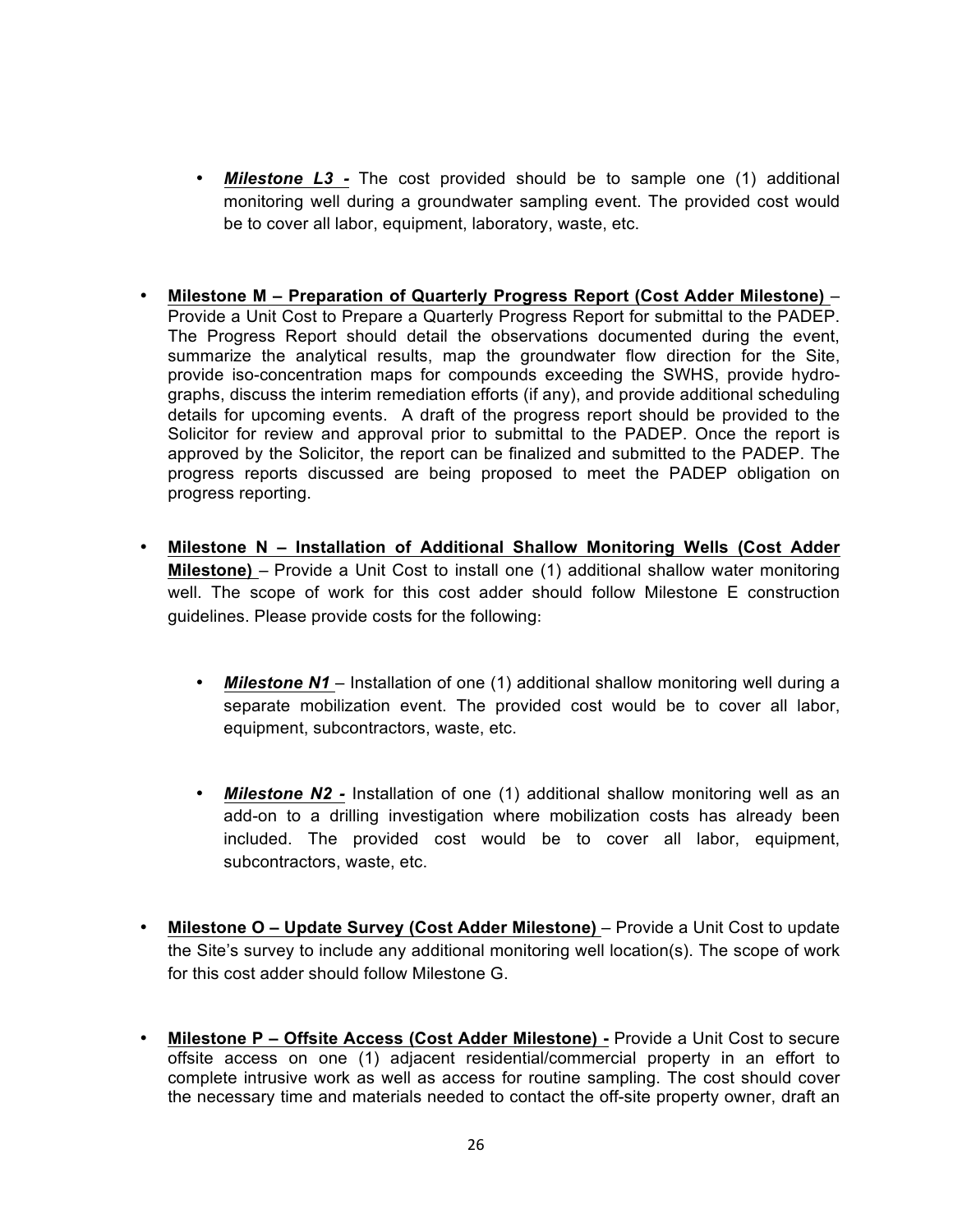access agreement, and obtain approval with one (1) draft revision to the access agreement. The cost does not include any legal fees, payments or permitting costs. Providing this Unit Cost does not commit the consultant to obtain the access agreement. If necessary, the cost should also cover the necessary time and material needed to provide the PADEP with the information they will require to facilitate access to the property.

#### **Additional Information**

In order to facilitate PAUSTIF's review and reimbursement of invoices submitted under this claim, the Solicitor requires that project costs be invoiced by the Milestone identified in the executed Remediation Agreement. Actual milestone payments will occur only after successful and documented completion of the work defined for each milestone. The selected consultant will perform only those tasks/milestones that are necessary to reach the Objective identified in this RFB. Selected consultant will not perform, invoice, or be reimbursed for any unnecessary work completed under a Milestone.

Any "new conditions", as defined in Attachment 1, arising during the execution of the SOW for any of the milestones may result in termination of or amendments to the Remediation Agreement. Modifications to the executed Remediation Agreement will require written approval of the Solicitor and the PAUSTIF. PADEP approval may also be required.